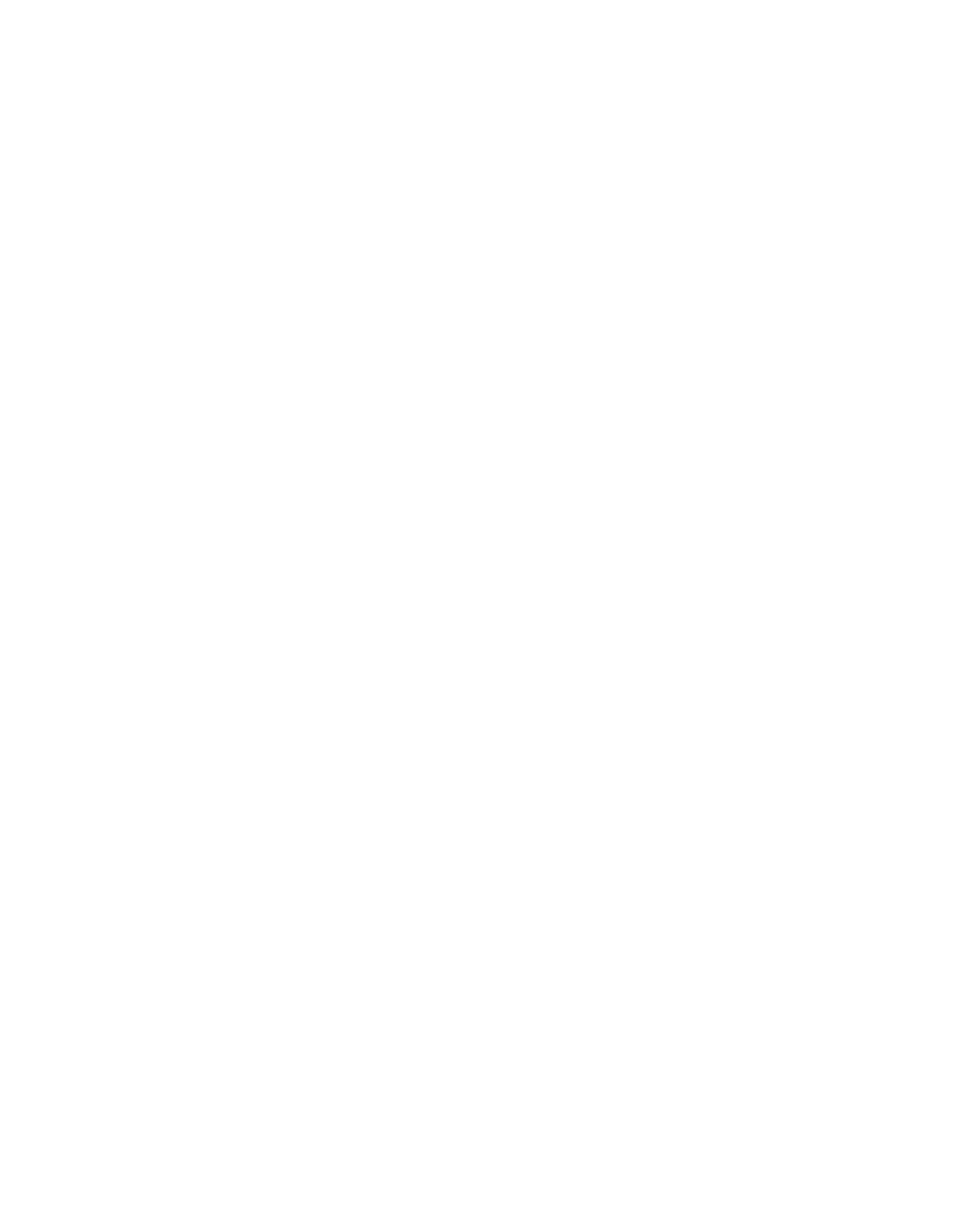# TEACHING THE LAW SCHOOL **Curriculum**

edited by **Steven Friedland Gerald F. Hess**

Carolina Academic Press Durham, North Carolina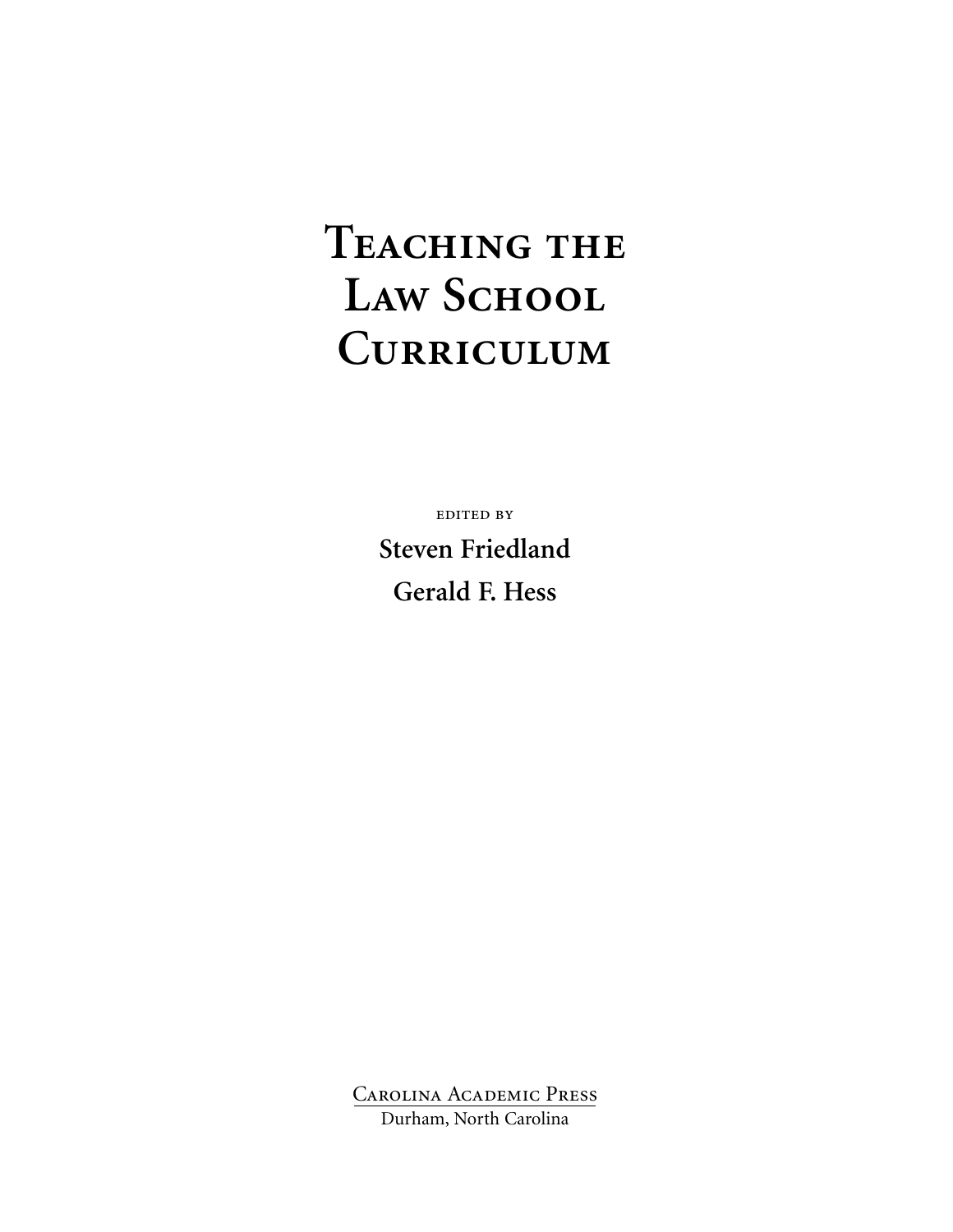Copyright 2004 Steven Friedland and Gerald F. Hess All Rights Reserved

> ISBN 0-89089-244-X LCCN 2004113202

Carolina Academic Press 700 Kent Street Durham, NC 27701 Telephone (919) 489-7486 Fax (919) 493-5668 www.cap-press.com

Printed in the United States of America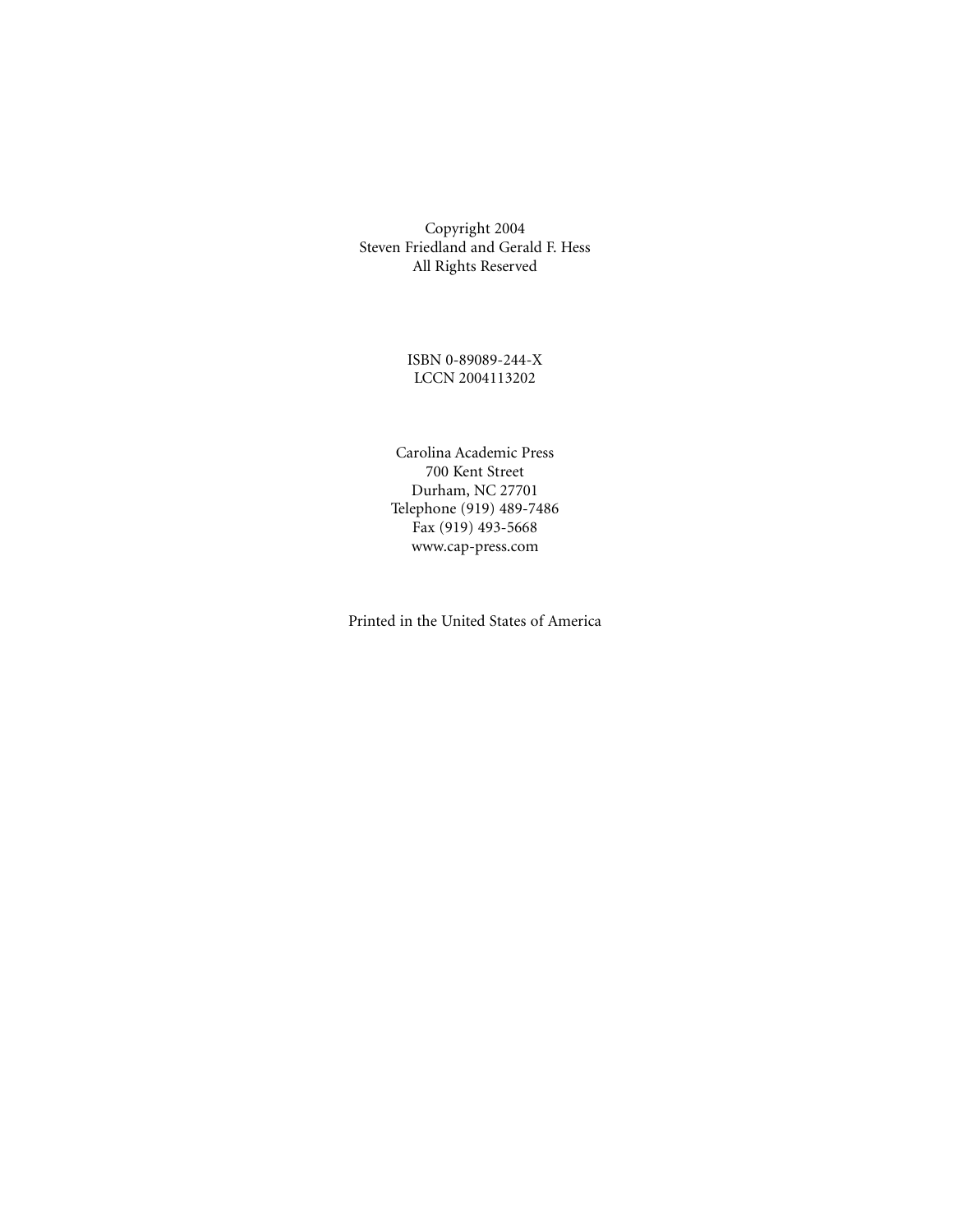# **Dedication**

Professor Hess: to Layne, Mike, and Amanda.

Professor Friedland: to his wife, Jennifer, for her support, and to his toddler son, Adin, for keeping things down to a low roar. To his coauthor, Gerry, for keeping him out of oncoming traffic.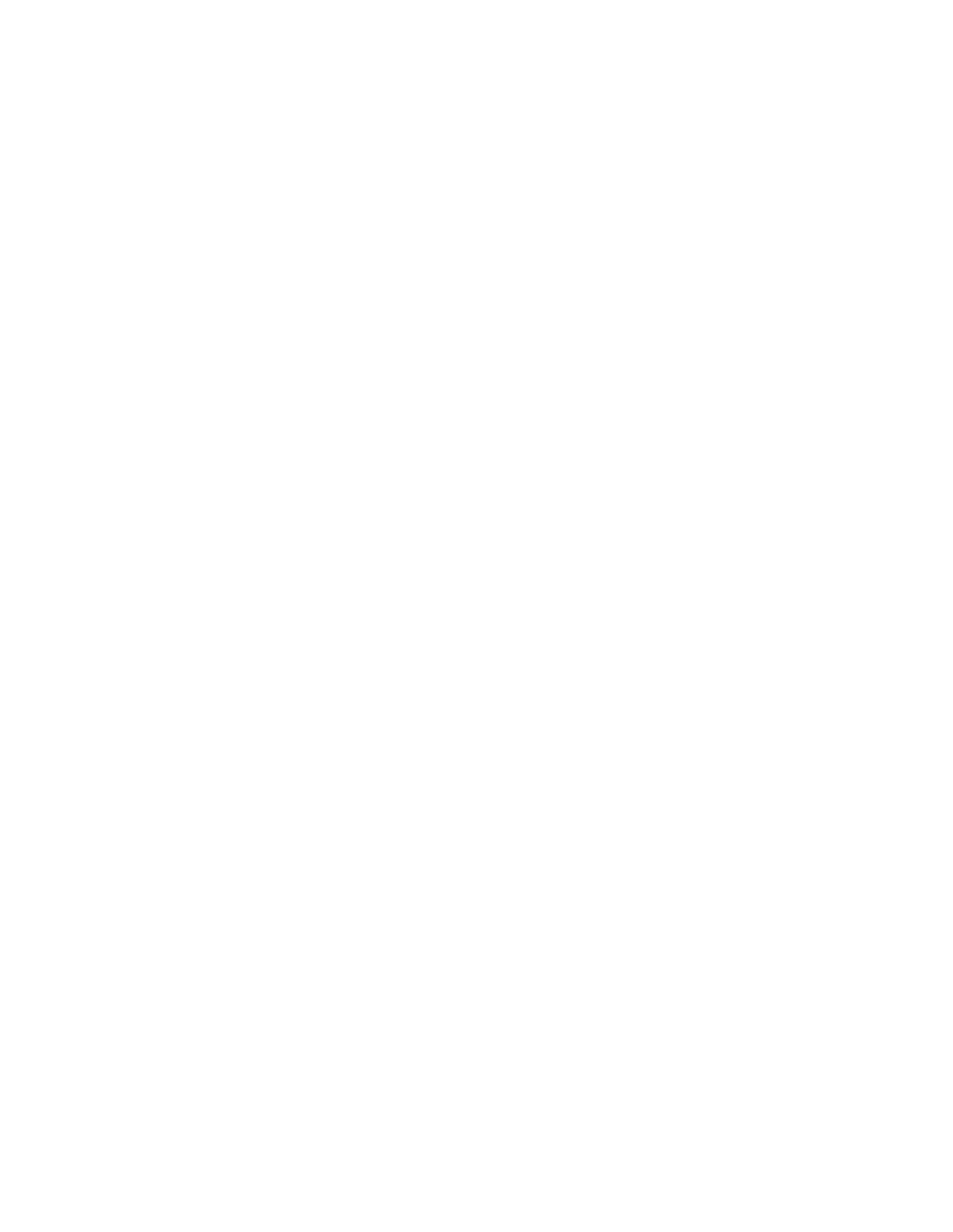# CONTENTS

| Contributors                                                                                                                            | <b>XXV</b>  |
|-----------------------------------------------------------------------------------------------------------------------------------------|-------------|
| Preface                                                                                                                                 | <b>XX1X</b> |
| Chapter 1<br><b>Business Associations</b>                                                                                               | 3           |
| Introduction<br>Steven Friedland                                                                                                        | 5           |
| Approach                                                                                                                                | 5           |
| Learning Goals for Business Associations Courses<br>Deborah Zalesne                                                                     | 5           |
| Choice of Entity                                                                                                                        |             |
| Joan Heminway                                                                                                                           | 6           |
| An Organizational Structure for Teaching Corporations                                                                                   |             |
| Diane S. Kaplan                                                                                                                         | 6           |
| Challenges: Real-Life Context and Business Experience<br>Eric Gouvin, David Simon Sokolow, Linda Harrison, Eric Lustig, Douglas K. Moll | 6           |
| Material                                                                                                                                | 8           |
| The Greatest Show on Earth                                                                                                              |             |
| Linda Harrison                                                                                                                          | 8           |
| "Top Five" Cases                                                                                                                        |             |
| David Simon Sokolow                                                                                                                     | 9           |
| Slides<br>Eric Lustig                                                                                                                   | 9           |
| Handouts and Outfits                                                                                                                    |             |
| Joan Heminway                                                                                                                           | 10          |
| Exercises                                                                                                                               | 10          |
| Exercises for the First Day of Class                                                                                                    |             |
| Eric Gouvin, Eric Lustig, Joan Heminway, Diane S. Kaplan                                                                                | 10          |
| Simulations and Small Groups                                                                                                            |             |
| Deborah Zalesne                                                                                                                         | 12          |
| <b>Brief Gems</b>                                                                                                                       | 13          |
| Surviving, Dealing, and Laughing                                                                                                        |             |
| David Simon Sokolow<br>Preserving Relationships                                                                                         | 13          |
| Eric Gouvin                                                                                                                             | 13          |
| Writing across the Curriculum                                                                                                           |             |
| Joan Heminway                                                                                                                           | 13          |
| Teaching Corporate Governance through Shareholder Litigation                                                                            |             |
| Jill E. Fisch                                                                                                                           | 13          |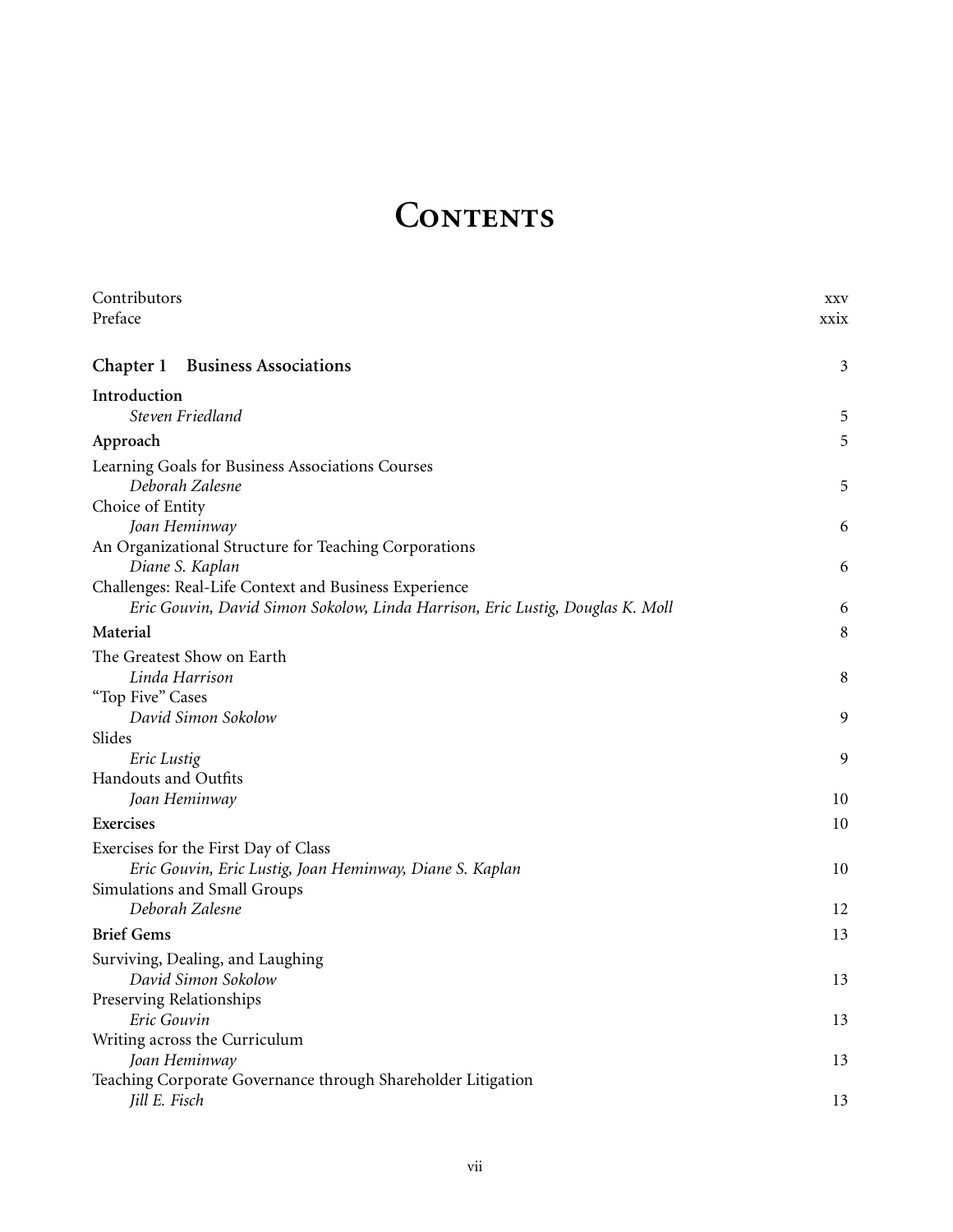| Feedback and Evaluation                                                                     | 14 |
|---------------------------------------------------------------------------------------------|----|
| Class Participation                                                                         |    |
| Diane S. Kaplan                                                                             | 14 |
| Final Exam Preparation and Feedback                                                         |    |
| Joan Heminway                                                                               | 15 |
| Chapter 2<br>Civil Procedure                                                                | 17 |
| Approach                                                                                    | 19 |
| Introduction to the Civil Procedure Puzzle                                                  |    |
| Robert M. Bloom                                                                             | 19 |
| A Problem-Based Approach Using Real Court Documents                                         |    |
| Robin Kundis Craig                                                                          | 19 |
| The Two-Course Approach                                                                     |    |
| Christopher David Ruiz Cameron                                                              | 20 |
| Teach the Whole Class                                                                       |    |
| Walter W. Heiser                                                                            | 20 |
| Motivating Students to Learn Forum Selection                                                |    |
| Greg Sergienko                                                                              | 21 |
| Supplemental Jurisdiction: "Decision Tree Analysis"                                         |    |
| Diane S. Kaplan                                                                             | 22 |
| Training First-Year Students to Work like a Lawyer: A Sneaky "Virtual Classroom" Experiment |    |
| Alfred R. Light                                                                             | 23 |
| Plans of Attack                                                                             |    |
| Robin Kundis Craig                                                                          | 24 |
| Symposium on Teaching Civil Procedure<br>Gerald Hess                                        |    |
|                                                                                             | 25 |
| Material                                                                                    | 26 |
| Pennoyer v. Neff: A Play in One Act                                                         |    |
| Roberta M. Harding                                                                          | 26 |
| Concept Sheets                                                                              |    |
| Diane S. Kaplan                                                                             | 30 |
| Film Clips                                                                                  |    |
| Christopher David Ruiz Cameron                                                              | 30 |
| Turn Off the Oldies Station                                                                 |    |
| John P. Lenich                                                                              | 32 |
| Illustrative Litigation Documents Provide Context                                           |    |
| Michael Finch                                                                               | 32 |
| Forms Are Nice, Explanations Are Better                                                     |    |
| John P. Lenich                                                                              | 33 |
| Fortenbaugh's Files                                                                         |    |
| Gerald Hess                                                                                 | 35 |
| Handouts-Prior Exam Packet and PowerPoint Slides                                            |    |
| Christopher David Ruiz Cameron                                                              | 35 |
| F.R. Civ. P. 4: Service of Process Exercise                                                 |    |
| Diane S. Kaplan                                                                             | 36 |
| The Importance of Procedure                                                                 |    |
| Gerald Hess                                                                                 | 36 |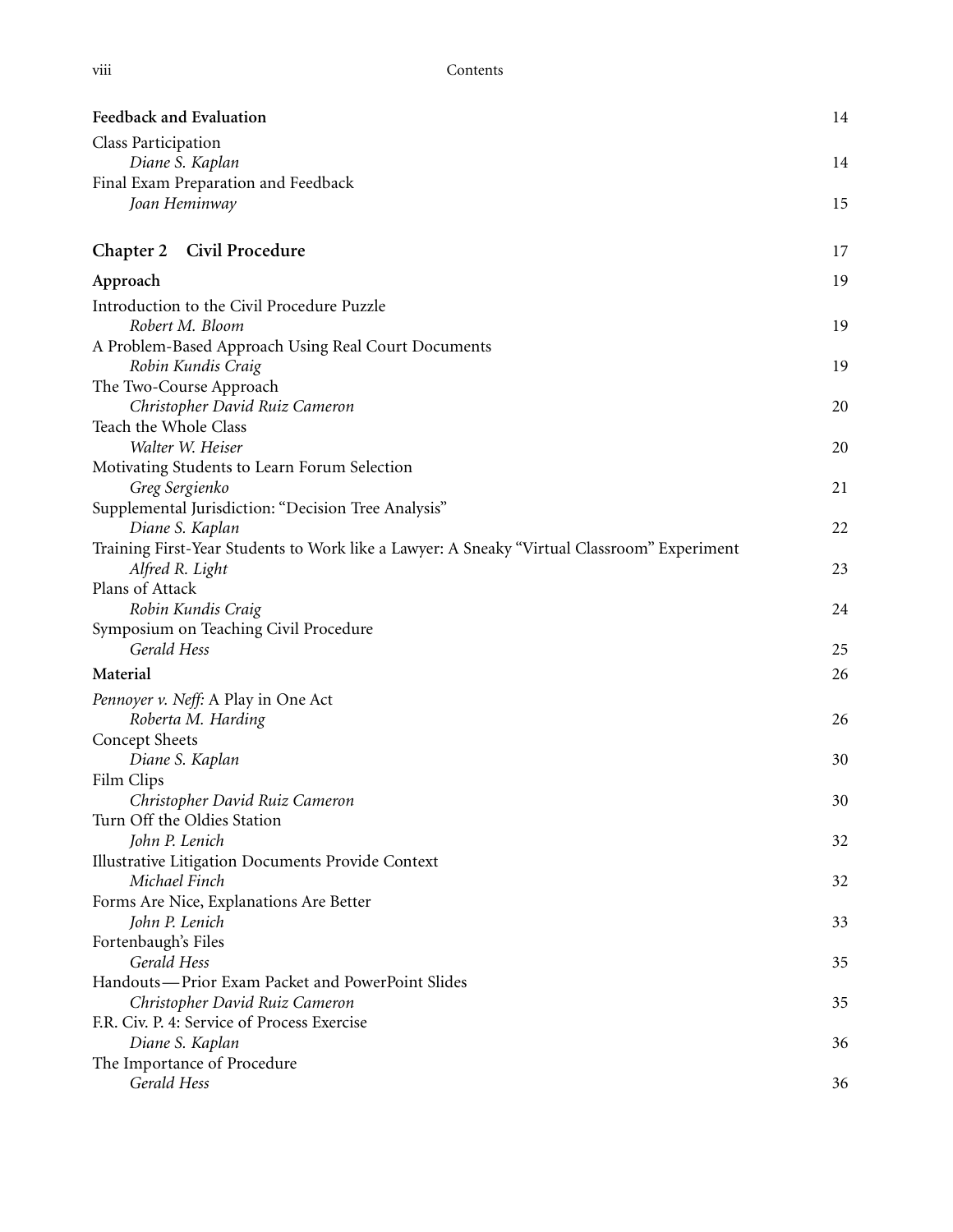| Collaborative Creation of Flow Charts<br>Laura J. Cooper<br>37<br>Joinder Hot Potato<br>Robin Kundis Craig<br>40<br>A Drafting of Pleadings Exercise for a Large Class<br>Walter W. Heiser<br>41<br>Pleading Workshop<br>John P. Lenich<br>42<br>Oral Arguments<br>Gerald Hess<br>43<br><b>Brief Gems</b><br>44<br>Calling Cards<br>William Slomanson<br>44<br>Role-Playing-Client Autonomy<br>Lawrence W. Moore, S.J.<br>45<br>The "Walk Through"<br>Walter W. Heiser<br>45<br>A Devilish Case<br>Robin Kundis Craig<br>45<br>"Mini-Reviews"<br>Walter W. Heiser<br>45<br>Feedback and Evaluation<br>46<br>Using Grading Sheets to Improve Exam Feedback<br>Stephen Shapiro<br>46<br>The Practice Midterm<br>Walter W. Heiser<br>47<br>Make the Student the Professor<br>Katharine F. Nelson<br>48<br>Chapter 3<br>Clinical Law<br>51<br>53<br>Approach<br>Clinical Legal Education: An Annotated Bibliography<br>Gerald Hess<br>53<br>Using Difference Analysis to Teach Problem Solving in the Clinical Setting<br>Kimberly E. O'Leary<br>54<br>The 10 Commandments of Externships |
|---------------------------------------------------------------------------------------------------------------------------------------------------------------------------------------------------------------------------------------------------------------------------------------------------------------------------------------------------------------------------------------------------------------------------------------------------------------------------------------------------------------------------------------------------------------------------------------------------------------------------------------------------------------------------------------------------------------------------------------------------------------------------------------------------------------------------------------------------------------------------------------------------------------------------------------------------------------------------------------------------------------------------------------------------------------------------------------|
|                                                                                                                                                                                                                                                                                                                                                                                                                                                                                                                                                                                                                                                                                                                                                                                                                                                                                                                                                                                                                                                                                       |
|                                                                                                                                                                                                                                                                                                                                                                                                                                                                                                                                                                                                                                                                                                                                                                                                                                                                                                                                                                                                                                                                                       |
|                                                                                                                                                                                                                                                                                                                                                                                                                                                                                                                                                                                                                                                                                                                                                                                                                                                                                                                                                                                                                                                                                       |
|                                                                                                                                                                                                                                                                                                                                                                                                                                                                                                                                                                                                                                                                                                                                                                                                                                                                                                                                                                                                                                                                                       |
|                                                                                                                                                                                                                                                                                                                                                                                                                                                                                                                                                                                                                                                                                                                                                                                                                                                                                                                                                                                                                                                                                       |
|                                                                                                                                                                                                                                                                                                                                                                                                                                                                                                                                                                                                                                                                                                                                                                                                                                                                                                                                                                                                                                                                                       |
|                                                                                                                                                                                                                                                                                                                                                                                                                                                                                                                                                                                                                                                                                                                                                                                                                                                                                                                                                                                                                                                                                       |
|                                                                                                                                                                                                                                                                                                                                                                                                                                                                                                                                                                                                                                                                                                                                                                                                                                                                                                                                                                                                                                                                                       |
|                                                                                                                                                                                                                                                                                                                                                                                                                                                                                                                                                                                                                                                                                                                                                                                                                                                                                                                                                                                                                                                                                       |
|                                                                                                                                                                                                                                                                                                                                                                                                                                                                                                                                                                                                                                                                                                                                                                                                                                                                                                                                                                                                                                                                                       |
|                                                                                                                                                                                                                                                                                                                                                                                                                                                                                                                                                                                                                                                                                                                                                                                                                                                                                                                                                                                                                                                                                       |
|                                                                                                                                                                                                                                                                                                                                                                                                                                                                                                                                                                                                                                                                                                                                                                                                                                                                                                                                                                                                                                                                                       |
|                                                                                                                                                                                                                                                                                                                                                                                                                                                                                                                                                                                                                                                                                                                                                                                                                                                                                                                                                                                                                                                                                       |
|                                                                                                                                                                                                                                                                                                                                                                                                                                                                                                                                                                                                                                                                                                                                                                                                                                                                                                                                                                                                                                                                                       |
|                                                                                                                                                                                                                                                                                                                                                                                                                                                                                                                                                                                                                                                                                                                                                                                                                                                                                                                                                                                                                                                                                       |
|                                                                                                                                                                                                                                                                                                                                                                                                                                                                                                                                                                                                                                                                                                                                                                                                                                                                                                                                                                                                                                                                                       |
|                                                                                                                                                                                                                                                                                                                                                                                                                                                                                                                                                                                                                                                                                                                                                                                                                                                                                                                                                                                                                                                                                       |
|                                                                                                                                                                                                                                                                                                                                                                                                                                                                                                                                                                                                                                                                                                                                                                                                                                                                                                                                                                                                                                                                                       |
|                                                                                                                                                                                                                                                                                                                                                                                                                                                                                                                                                                                                                                                                                                                                                                                                                                                                                                                                                                                                                                                                                       |
|                                                                                                                                                                                                                                                                                                                                                                                                                                                                                                                                                                                                                                                                                                                                                                                                                                                                                                                                                                                                                                                                                       |
|                                                                                                                                                                                                                                                                                                                                                                                                                                                                                                                                                                                                                                                                                                                                                                                                                                                                                                                                                                                                                                                                                       |
|                                                                                                                                                                                                                                                                                                                                                                                                                                                                                                                                                                                                                                                                                                                                                                                                                                                                                                                                                                                                                                                                                       |
|                                                                                                                                                                                                                                                                                                                                                                                                                                                                                                                                                                                                                                                                                                                                                                                                                                                                                                                                                                                                                                                                                       |
|                                                                                                                                                                                                                                                                                                                                                                                                                                                                                                                                                                                                                                                                                                                                                                                                                                                                                                                                                                                                                                                                                       |
|                                                                                                                                                                                                                                                                                                                                                                                                                                                                                                                                                                                                                                                                                                                                                                                                                                                                                                                                                                                                                                                                                       |
|                                                                                                                                                                                                                                                                                                                                                                                                                                                                                                                                                                                                                                                                                                                                                                                                                                                                                                                                                                                                                                                                                       |
|                                                                                                                                                                                                                                                                                                                                                                                                                                                                                                                                                                                                                                                                                                                                                                                                                                                                                                                                                                                                                                                                                       |
|                                                                                                                                                                                                                                                                                                                                                                                                                                                                                                                                                                                                                                                                                                                                                                                                                                                                                                                                                                                                                                                                                       |
|                                                                                                                                                                                                                                                                                                                                                                                                                                                                                                                                                                                                                                                                                                                                                                                                                                                                                                                                                                                                                                                                                       |
|                                                                                                                                                                                                                                                                                                                                                                                                                                                                                                                                                                                                                                                                                                                                                                                                                                                                                                                                                                                                                                                                                       |
|                                                                                                                                                                                                                                                                                                                                                                                                                                                                                                                                                                                                                                                                                                                                                                                                                                                                                                                                                                                                                                                                                       |
|                                                                                                                                                                                                                                                                                                                                                                                                                                                                                                                                                                                                                                                                                                                                                                                                                                                                                                                                                                                                                                                                                       |
|                                                                                                                                                                                                                                                                                                                                                                                                                                                                                                                                                                                                                                                                                                                                                                                                                                                                                                                                                                                                                                                                                       |
|                                                                                                                                                                                                                                                                                                                                                                                                                                                                                                                                                                                                                                                                                                                                                                                                                                                                                                                                                                                                                                                                                       |
|                                                                                                                                                                                                                                                                                                                                                                                                                                                                                                                                                                                                                                                                                                                                                                                                                                                                                                                                                                                                                                                                                       |
| Larry Krieger<br>55                                                                                                                                                                                                                                                                                                                                                                                                                                                                                                                                                                                                                                                                                                                                                                                                                                                                                                                                                                                                                                                                   |
| Material<br>57                                                                                                                                                                                                                                                                                                                                                                                                                                                                                                                                                                                                                                                                                                                                                                                                                                                                                                                                                                                                                                                                        |
| Video Reenactments                                                                                                                                                                                                                                                                                                                                                                                                                                                                                                                                                                                                                                                                                                                                                                                                                                                                                                                                                                                                                                                                    |
| Lee Stuesser<br>57                                                                                                                                                                                                                                                                                                                                                                                                                                                                                                                                                                                                                                                                                                                                                                                                                                                                                                                                                                                                                                                                    |
| Exercises<br>59                                                                                                                                                                                                                                                                                                                                                                                                                                                                                                                                                                                                                                                                                                                                                                                                                                                                                                                                                                                                                                                                       |
| Teaching Collaborative Skills to Students                                                                                                                                                                                                                                                                                                                                                                                                                                                                                                                                                                                                                                                                                                                                                                                                                                                                                                                                                                                                                                             |
| 59<br>Sue Bryant                                                                                                                                                                                                                                                                                                                                                                                                                                                                                                                                                                                                                                                                                                                                                                                                                                                                                                                                                                                                                                                                      |
| Broken Squares: An Exercise to Demonstrate the Shift from Individualistic to                                                                                                                                                                                                                                                                                                                                                                                                                                                                                                                                                                                                                                                                                                                                                                                                                                                                                                                                                                                                          |

Cooperative Problem Solving

*Beryl Blaustone* 60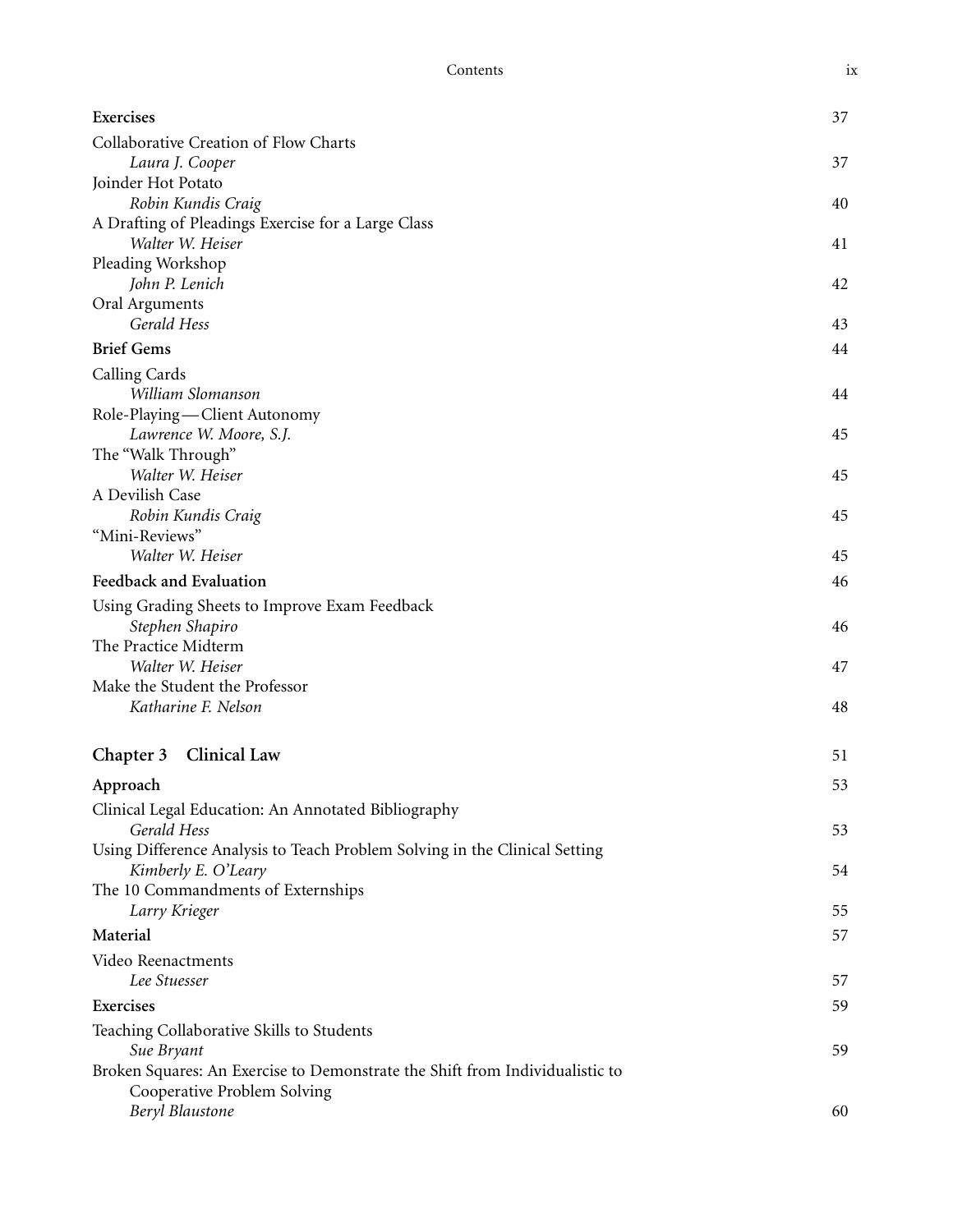| Teaching Creative Problem Solving                                                                  |    |
|----------------------------------------------------------------------------------------------------|----|
| Linda Morton                                                                                       | 61 |
| Mirror, Mirror: Using Non-Traditional Reflective Exercises                                         |    |
| Kim Diana Connolly                                                                                 | 67 |
| A Proxemics Exercise to Teach Observation, Communication, and Reflection                           |    |
| J.P. Ogilvy                                                                                        | 68 |
| How Terms and Ways We Think about Clients Influence Our Lawyering                                  |    |
| Sue Bryant                                                                                         | 70 |
| Teaching Alternative Client Counseling Models in the Clinical Course                               |    |
| Kimberly E. O'Leary                                                                                | 70 |
| Parallel Universe Thinking<br>Sue Bryant                                                           | 71 |
| Transferable Rhetoric                                                                              |    |
| Paul Bergman                                                                                       | 72 |
|                                                                                                    |    |
| <b>Brief Gems</b>                                                                                  | 73 |
| Encouraging Attendance; Dealing with Absences                                                      |    |
| John Barkai                                                                                        | 73 |
| Little Words, Big Difference                                                                       |    |
| Gail Hammer                                                                                        | 73 |
| Teaching Communication Skills and Mediation Skills                                                 |    |
| John Barkai                                                                                        | 74 |
| Feedback and Evaluation                                                                            | 74 |
| Student Journals to Increase Reflection on Legal Practice and on Personal Professional Development |    |
| Harriet N. Katz                                                                                    | 74 |
| Recommendations for More Effective Use of Academic Dialogue Journals                               |    |
| J.P. Ogilvy                                                                                        | 76 |
| Educational Goals and Evaluation Criteria (Battered Woman's Rights Clinic)                         |    |
| Sue Bryant and Maria Arias                                                                         | 77 |
|                                                                                                    |    |
| Chapter 4 Constitutional Law                                                                       | 81 |
| Introduction                                                                                       |    |
| Steven Friedland                                                                                   | 84 |
| Approach                                                                                           | 85 |
| Setting, Achieving, and Evaluating Course Goals                                                    |    |
| Wilson Huhn                                                                                        | 85 |
| Five Common Approaches                                                                             |    |
| Steven Friedland                                                                                   | 87 |
| At the Heart of a Course in Constitutional Law                                                     |    |
| Sanford Levinson                                                                                   | 88 |
| On Interpretation: The Adultery Clause of the Ten Commandments                                     |    |
| Paul Finkelman and Sanford Levinson                                                                | 90 |
| Embracing the History of the Constitution                                                          |    |
| Sanford Levinson                                                                                   | 94 |
| Teaching a Course on the Constitution: Finding and Using Founding Documents                        |    |
| Thomas E. Baker                                                                                    | 95 |
| Self-Reflection within the Academy: The Absence of Women in Constitutional Jurisprudence           |    |
| Karin Mika                                                                                         | 97 |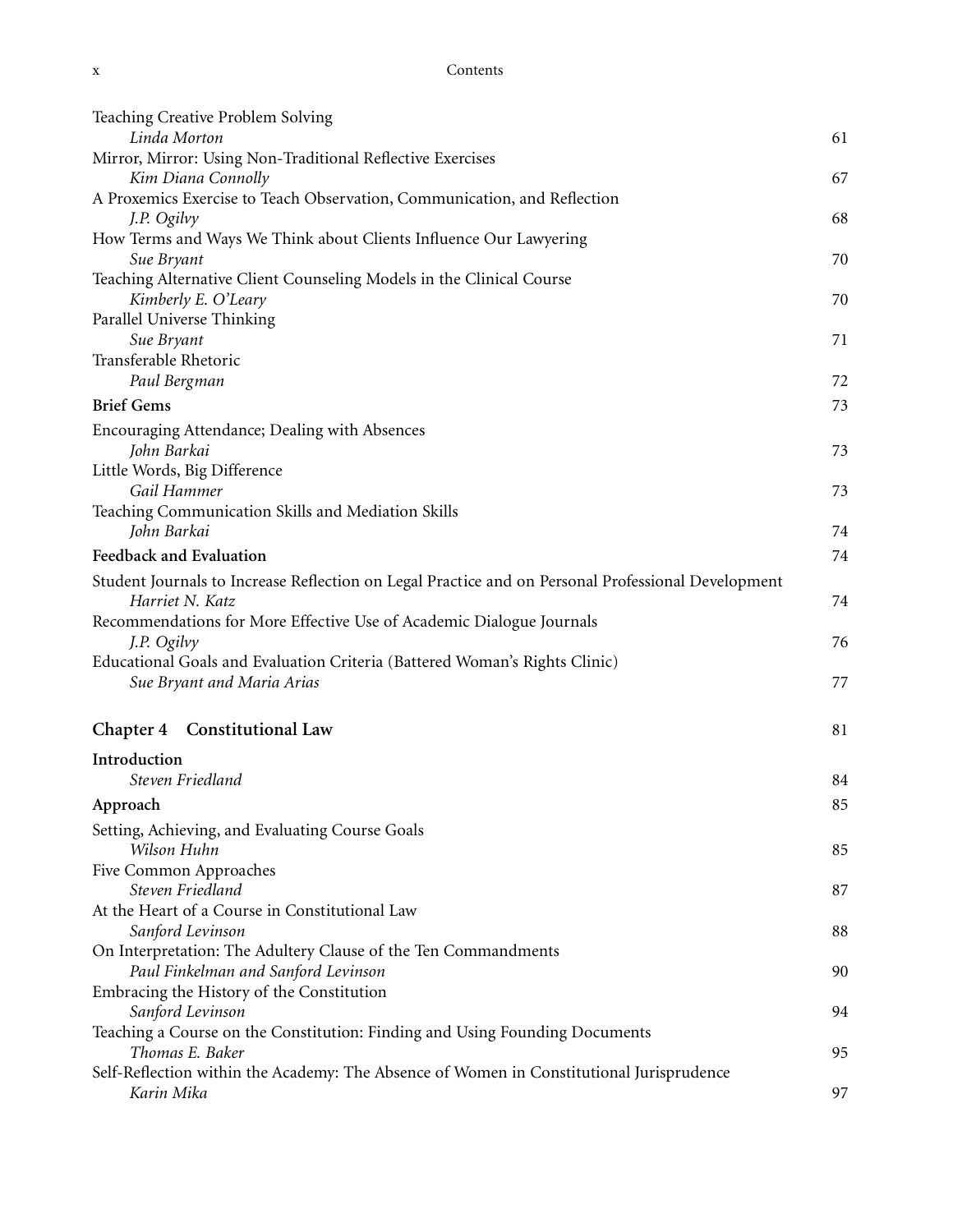| Problem Solving and Storytelling<br>William Kaplin                                             | 97  |
|------------------------------------------------------------------------------------------------|-----|
| Setting the Stage for Interpretation                                                           |     |
| Stephen Wermiel                                                                                | 99  |
| The State of the Canon in Constitutional Law: Lessons from the Jurisprudence of John Marshall  |     |
| David E. Marion                                                                                | 99  |
| <b>Biggest Challenges</b>                                                                      |     |
| Nat Stern, Paul Finkelman, Stephen Wermiel, Andrew R. Klein, Sanford Levinson                  | 99  |
| The First Class: Marbury v. Madison or Other?<br>Steven Friedland                              | 100 |
| Yes to Marbury                                                                                 |     |
| Evan Caminker                                                                                  | 100 |
| No to Marbury                                                                                  |     |
| Sanford Levinson                                                                               | 101 |
| Teaching Dred Scott                                                                            |     |
| Diane S. Kaplan                                                                                | 103 |
| Teaching the Freedom of Speech: Simon & Schuster; Prior Restraints; Obscenity; Fighting Words; |     |
| Commercial Speech; and the Freedom of Association                                              |     |
| Stephen L. Sepinuck                                                                            | 107 |
| Employing the Socratic Method                                                                  |     |
| Dan T. Coenen                                                                                  | 108 |
| Top Cases                                                                                      |     |
| Nat Stern, Stephen Wermiel, Sanford Levinson                                                   | 110 |
| "Circles of Indecency"                                                                         |     |
| Richard J. Peltz                                                                               | 111 |
| Material                                                                                       | 114 |
| Casebook and Supplement                                                                        |     |
| Thomas E. Baker                                                                                | 114 |
| Problem-Solving Materials                                                                      |     |
| William Kaplin                                                                                 | 114 |
| <b>Storytelling Materials</b>                                                                  |     |
| William Kaplin                                                                                 | 115 |
| On Discrimination                                                                              |     |
| Dan Levin                                                                                      | 116 |
| Web-Enhanced Constitutional Law                                                                |     |
| Alfred R. Light<br>Constitutional Law on Videotape                                             | 116 |
| Steven Friedland                                                                               | 118 |
| Internet Sites Can Make a Web-Based Course                                                     |     |
| Thomas E. Baker                                                                                | 119 |
| Exercises                                                                                      |     |
|                                                                                                | 120 |
| A List of Regulated Types of Speech                                                            |     |
| Stephen L. Sepinuck                                                                            | 120 |
| Mock Oral Arguments                                                                            |     |
| Stephen Wermeil<br>A Quiz on the Constitution                                                  | 120 |
| Steven Friedland                                                                               | 120 |
| Illustrating the Levels of Scrutiny in Equal Protection Analysis                               |     |
| Stephen L. Sepinuck                                                                            | 120 |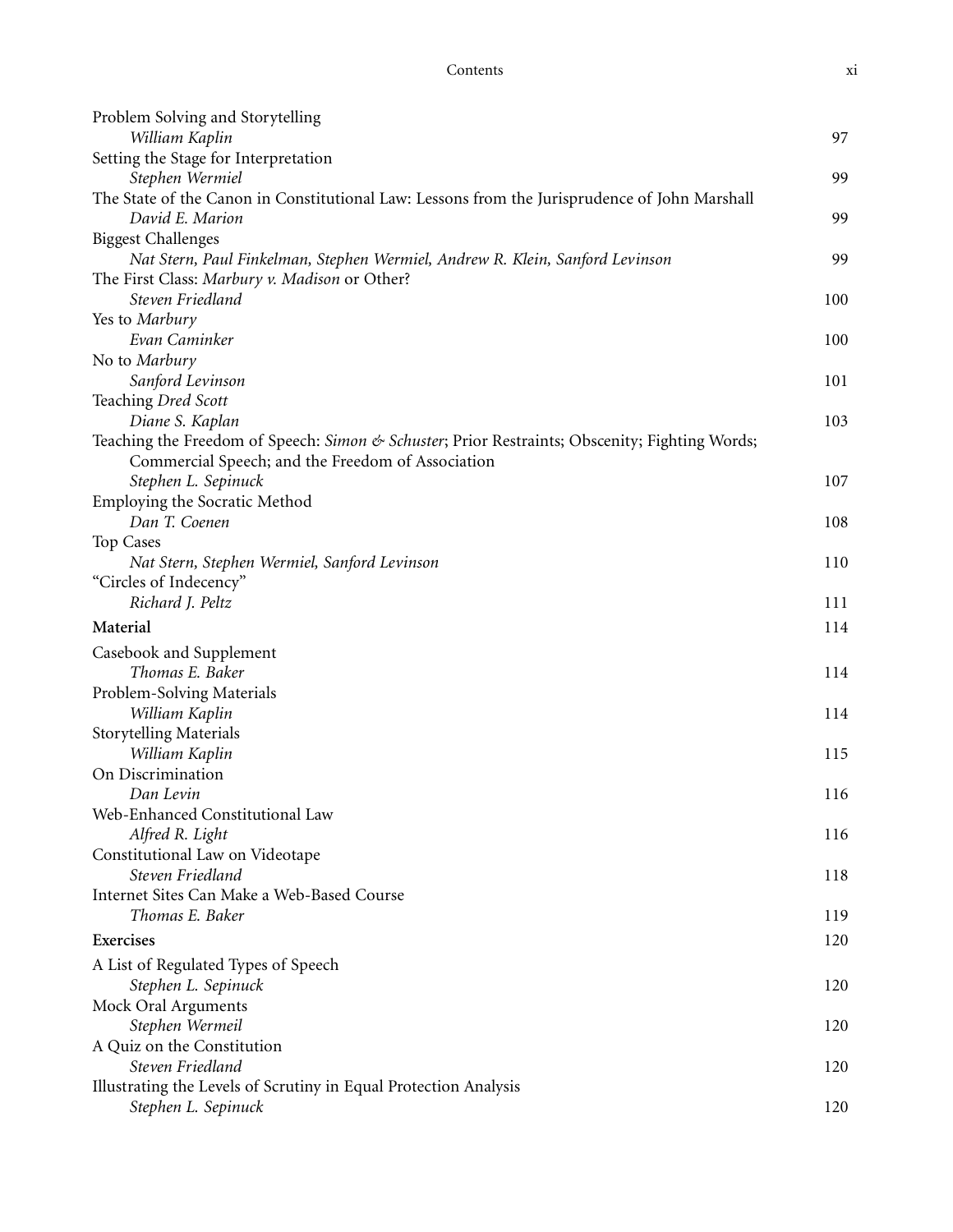| <b>Humanizing Papers</b>                                                                                          |     |
|-------------------------------------------------------------------------------------------------------------------|-----|
| Stephen L. Sepinuck                                                                                               | 121 |
| Mock Admissions Committee                                                                                         |     |
| Steven Friedland                                                                                                  | 121 |
| Drafting Student Opinions in Roe v. Wade                                                                          |     |
| Stephen L. Sepinuck                                                                                               | 122 |
| <b>Brief Gems</b>                                                                                                 | 122 |
| Using Hypotheticals as Advocacy Practice<br>Andrew R. Klein                                                       | 122 |
| Teaching the Free Exercise of Religion: Employment Division, Department of Human Resources<br>Stephen L. Sepinuck | 123 |
| Reading Out Loud                                                                                                  |     |
| Sanford Levinson                                                                                                  | 123 |
| Teaching Roe v. Wade                                                                                              |     |
| Peter Shane                                                                                                       | 123 |
| The Second Amendment as Teaching Tool in Constitutional Law Classes                                               |     |
| Eugene Volokh                                                                                                     | 124 |
| Feedback and Evaluation                                                                                           | 125 |
| <b>Using Quizzes</b>                                                                                              |     |
| Thomas E. Baker                                                                                                   | 125 |
| <b>Extra Optional Reviews</b>                                                                                     |     |
| Steven Friedland                                                                                                  | 126 |
| <b>Opinion Writing Assignment</b>                                                                                 |     |
| Thomas E. Baker                                                                                                   | 127 |
|                                                                                                                   |     |
| Chapter 5<br>Contracts                                                                                            | 129 |
| Approach                                                                                                          | 131 |
| Learning about Rules from the Legal Duty Rule                                                                     |     |
| Joel K. Goldstein                                                                                                 | 131 |
| International Law in First-Year Contracts                                                                         |     |
| Mark A. Drumbl                                                                                                    | 132 |
| Getting to Know Students and Involving Them in Class Pedagogy                                                     |     |
| Charles Calleros                                                                                                  | 133 |
| Active-Learning Overview in Contracts                                                                             |     |
| Greg Sergienko                                                                                                    | 134 |
| Symposium on Teaching Contracts<br>Gerald Hess                                                                    | 135 |
|                                                                                                                   |     |
| Material                                                                                                          | 137 |
| Teaching Consideration from Original Leading Cases                                                                |     |
| Val D. Ricks                                                                                                      | 137 |
| <b>Great Contracts Cases</b>                                                                                      |     |
| Celia Taylor                                                                                                      | 138 |
| Using Electronic Commerce to Teach a Transactional Viewpoint                                                      |     |
| Christina L. Kunz                                                                                                 | 139 |
| Ethics: Client Interviews and Witness Preparation                                                                 |     |
| Charles Calleros                                                                                                  | 140 |
| Disney Films Teach the Basics of Contract Law<br>Gerald Hess                                                      | 141 |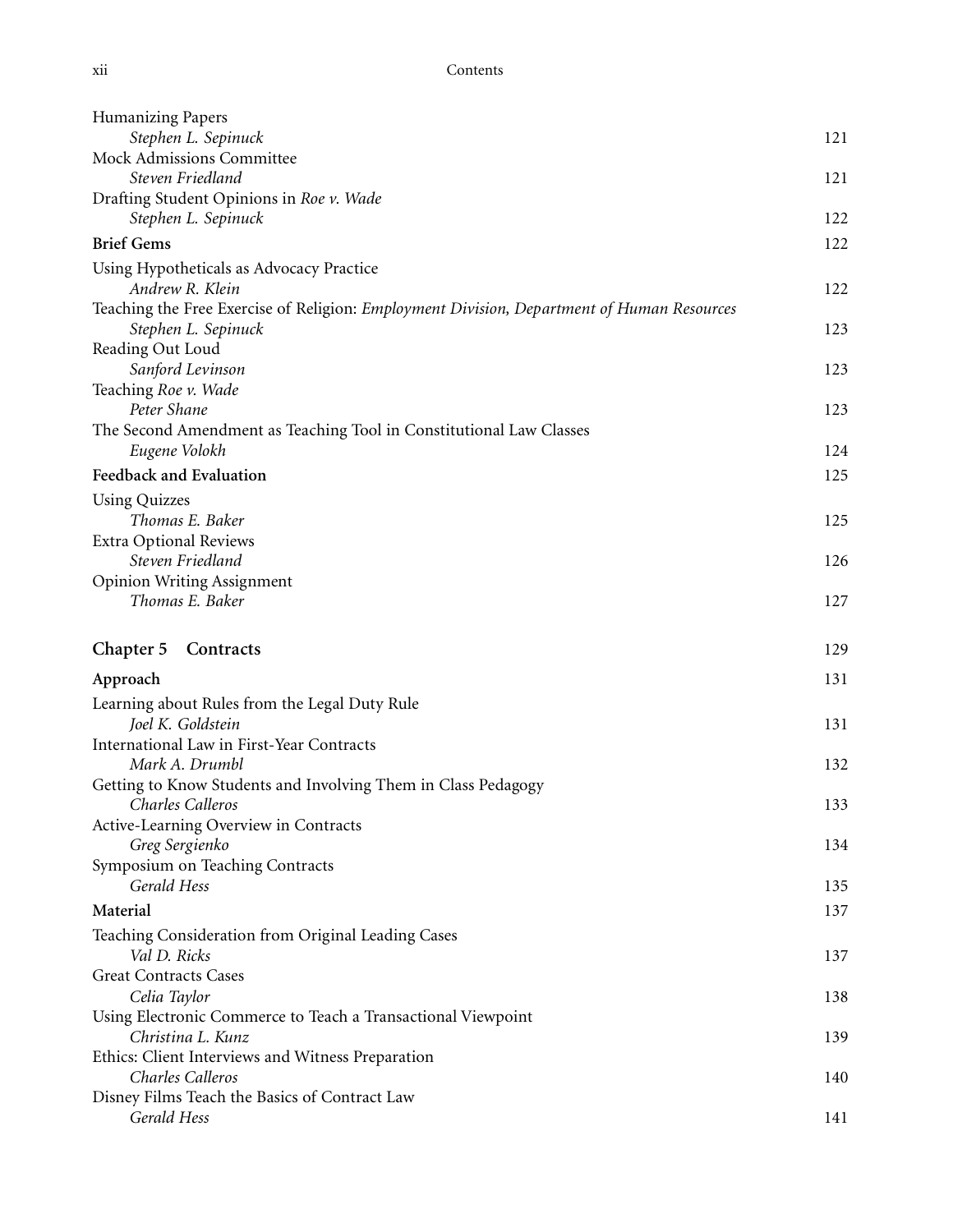| Exercises                                                                                        | 141 |
|--------------------------------------------------------------------------------------------------|-----|
| A Contracts Drafting Challenge                                                                   |     |
| Ron Brown                                                                                        | 141 |
| Contract Negotiating and Drafting                                                                |     |
| Alison Grey Anderson<br>The Parol Evidence Rule and the "Living Contract"                        | 142 |
| Paula A. Franzese                                                                                | 144 |
| Exploring the Difficult Concept of Reciprocal Inducement                                         |     |
| Charles Calleros                                                                                 | 145 |
| A Soap Opera and Lesson on Contract Damages                                                      |     |
| Hazel Glenn Beh                                                                                  | 148 |
| Williams v. Walker-Thomas Exercise                                                               |     |
| Alison Grey Anderson<br>Contract Interpretation and Life Experiences                             | 149 |
| Irma S. Russell                                                                                  | 150 |
| <b>Brief Gem</b>                                                                                 | 151 |
|                                                                                                  |     |
| <b>Unannounced Student Teaching</b><br>Celia Taylor                                              | 151 |
| Feedback and Evaluation                                                                          | 152 |
| Feedback Form                                                                                    |     |
| Charles Calleros                                                                                 | 152 |
| Preparing Students for Outlining and Exam Taking                                                 |     |
| Charles Calleros                                                                                 | 152 |
| Final Class Session - Maintaining Perspective                                                    |     |
| Charles Calleros                                                                                 | 152 |
|                                                                                                  |     |
| Chapter 6 Criminal Law                                                                           | 153 |
| Approach                                                                                         | 155 |
| Introduction and Three Approaches to Criminal Law                                                |     |
| Steven Friedland                                                                                 | 155 |
| Comparative and International Concepts<br>Richard S. Frase                                       |     |
| Teaching Criminal Law to Undergraduate Students                                                  | 156 |
| Craig Hemmens                                                                                    | 156 |
| Challenges in Teaching Criminal Law                                                              |     |
| Steven Friedland                                                                                 | 158 |
| The Challenging Student                                                                          |     |
| Kate Bloch                                                                                       | 158 |
| Three Pillars of the Classroom Community: Demystification, Rapport, and Engagement<br>Kate Bloch | 159 |
| Material                                                                                         |     |
|                                                                                                  | 160 |
| Movies and Videos                                                                                |     |
| Kevin McMunigal, David McCord, Steven Friedland<br><b>Teaching Prostitution Seriously</b>        | 160 |
| <b>Beverly Balos</b>                                                                             | 161 |
| Exercises                                                                                        | 161 |
| Teaching Constitutional Limitations on Criminalization in One Fun Class                          |     |
| Ellen Suni                                                                                       | 161 |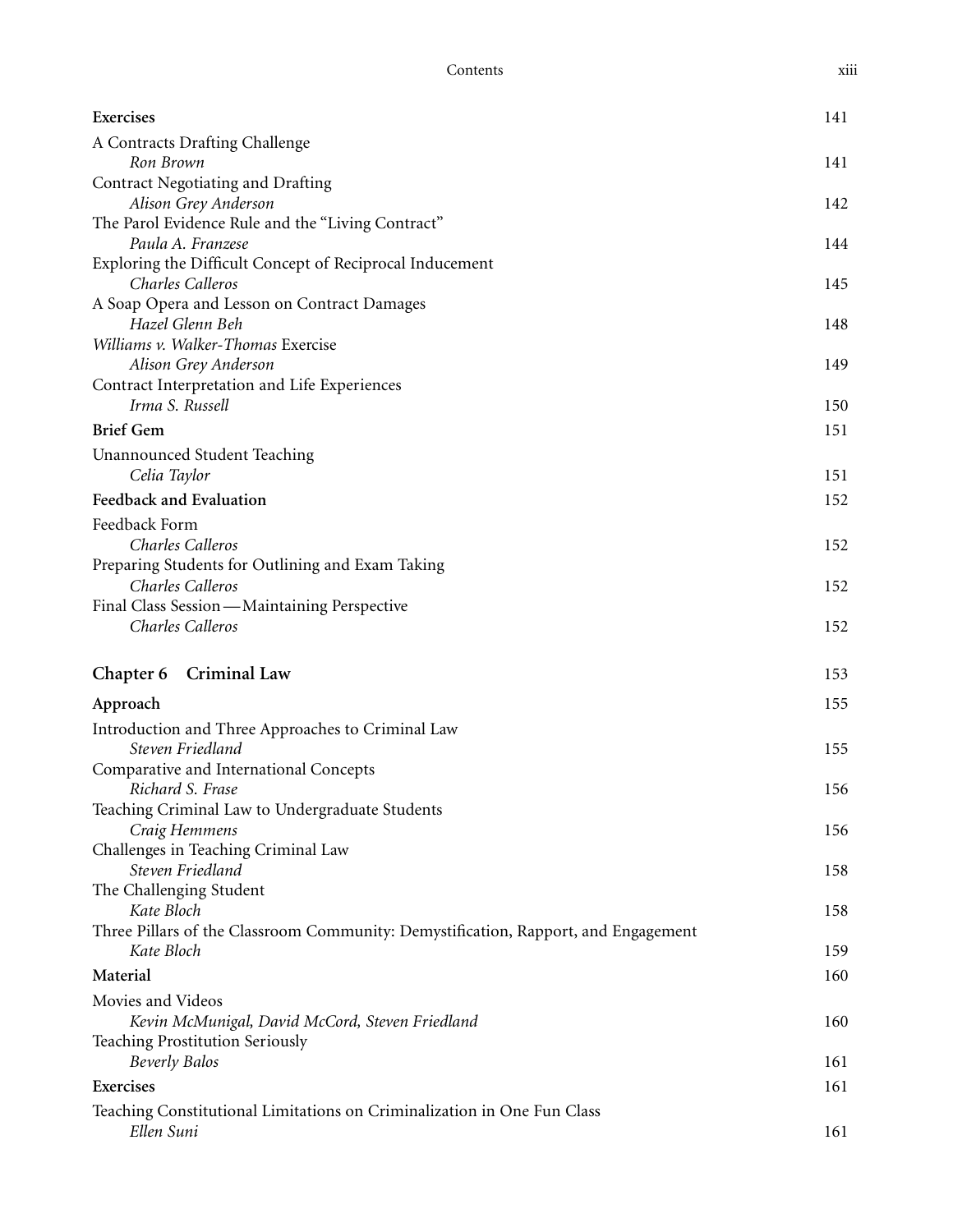| A Prelude to the Famous Case of Queen v. Dudley & Stephens                        |     |
|-----------------------------------------------------------------------------------|-----|
| David McCord                                                                      | 162 |
| <b>Intellectual Treasure Hunts</b>                                                |     |
| Kate Bloch                                                                        | 163 |
| A Plea Bargaining Simulation                                                      |     |
| Sidney L. Harring<br>Teaching Law, Skills, and Ethics through Negotiation         | 164 |
| Jeffrey L. Kirchmeier                                                             | 166 |
| Teaching Rape                                                                     |     |
| Ellen Suni                                                                        | 167 |
| Using Teaching Assistants to Put Criminal Law in Context                          |     |
| <b>Stacy Caplow</b>                                                               | 168 |
| A Three-Hour Tour                                                                 |     |
| Steven Friedland                                                                  | 171 |
| Moral Geography<br>Steven Friedland                                               | 171 |
| <b>Brief Gems</b>                                                                 |     |
|                                                                                   | 172 |
| The First Day of Class                                                            |     |
| Kevin McMunigal<br>The Elements of a Crime and Chocolate Chip Cookies             | 172 |
| Jeffrey Ershler                                                                   | 172 |
| Feedback and Evaluation                                                           | 172 |
|                                                                                   |     |
| Final Exam on the First Day of Class and throughout the Course<br>David Dominguez | 172 |
| Practice Exams and Quizzes                                                        |     |
| Kevin McMunigal                                                                   | 173 |
|                                                                                   |     |
| Chapter 7 Criminal Procedure                                                      | 175 |
| Introduction                                                                      |     |
| Steven Friedland                                                                  | 177 |
| Approach                                                                          | 177 |
| Popular Emphases of Criminal Procedure Courses                                    |     |
| Steven Friedland                                                                  | 177 |
| Material                                                                          | 178 |
| Fusing Crime Stories and Class                                                    |     |
| Catherine Arcabascio                                                              | 178 |
| Using Non-Fiction "Table Setters" to Enrich the Course                            |     |
| Michael Perlin                                                                    | 178 |
| Adding a Comparative Perspective to American Criminal Procedure Classes: Germany  |     |
| Albert W. Alschuler                                                               | 179 |
| Creating a Set of Materials on a CD                                               | 180 |
| Johnny C. Burris                                                                  |     |
| Exercises                                                                         | 180 |
| The Mock Arrest                                                                   |     |
| Pamela Bucy<br>Student Prosecutors and Defense Counsel                            | 180 |
| Melissa Tatum                                                                     | 180 |
|                                                                                   |     |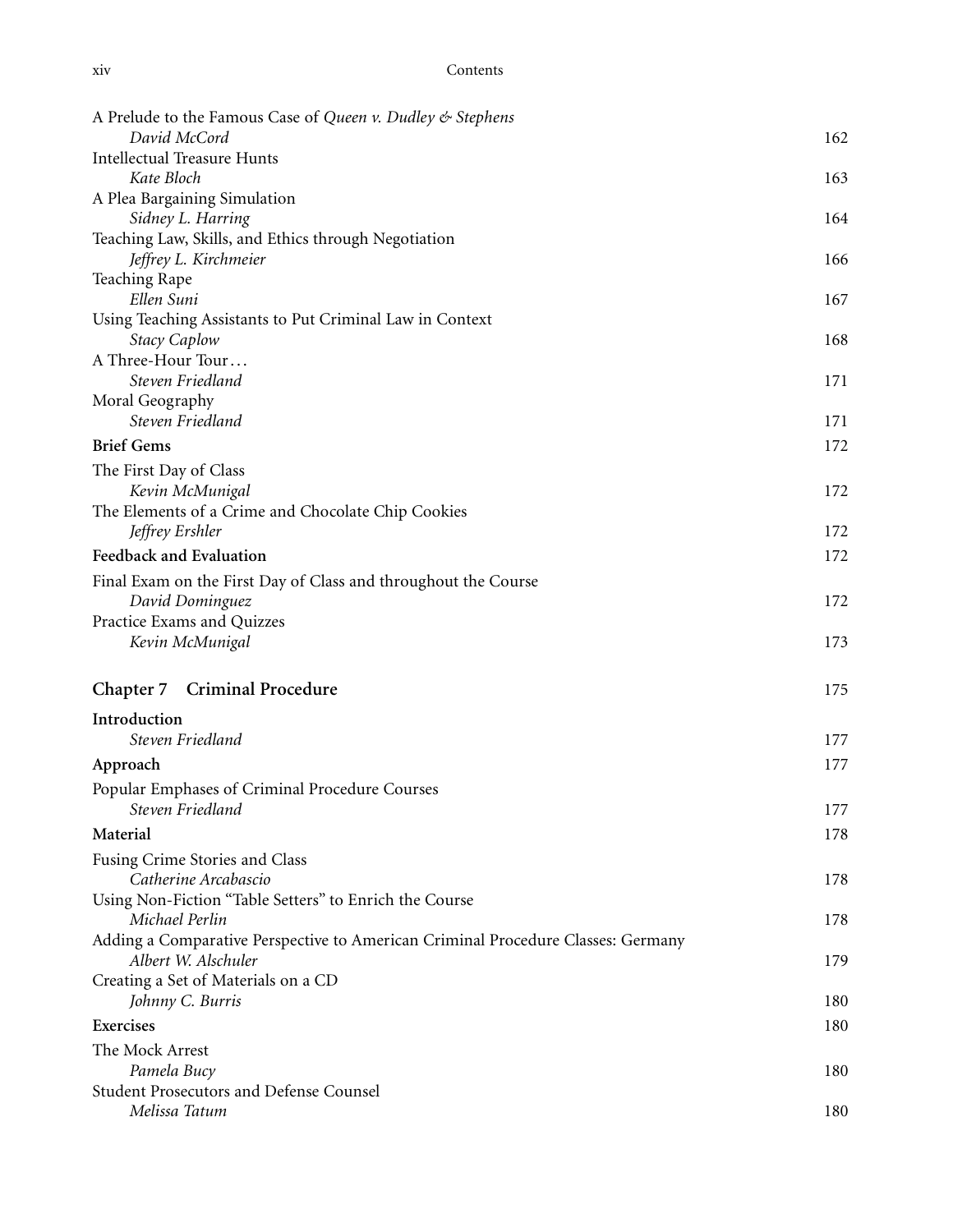| Motions to Suppress Evidence                                                  |     |
|-------------------------------------------------------------------------------|-----|
| Christine Hutton                                                              | 181 |
| Serving a Search Warrant                                                      |     |
| Pamela Bucy                                                                   | 181 |
| Using Narratives to Teach "Stop and Frisk"                                    |     |
| Ellen Suni                                                                    | 181 |
| <b>Brief Gems</b>                                                             | 182 |
| A Noteless Approach                                                           |     |
| Christine Hutton                                                              | 182 |
| Explaining the "Big Picture" of Crim Pro                                      |     |
| Catherine Arcabascio                                                          | 182 |
| Teaching Cases with Practical Impact                                          |     |
| Pamela Bucy                                                                   | 182 |
| Motivating Students to Read Statutes Effectively<br>Melissa Tatum             | 183 |
| Centering on the Facts                                                        |     |
| Christopher Slobogin                                                          | 185 |
| Feedback and Evaluation                                                       | 185 |
|                                                                               |     |
| Using Multiple-Choice Questions to Teach Application of the Law<br>Ellen Suni |     |
|                                                                               | 185 |
| Chapter 8<br>Evidence                                                         | 187 |
| Introduction                                                                  |     |
| Steven Friedland                                                              | 189 |
| Approach                                                                      | 189 |
|                                                                               |     |
| Three Approaches<br>Steven Friedland                                          | 189 |
| Evidence Has Something for Every Student                                      |     |
| Lynn McLain                                                                   | 190 |
| Hypotheticals and Hearsay                                                     |     |
| Welsh White                                                                   | 191 |
| Evidence and Trial Advocacy Courses, Side By Side                             |     |
| Robert P. Burns                                                               | 192 |
| Performance and Application in Small Groups                                   |     |
| Linda E. Carter                                                               | 193 |
| The Need to Integrate Legisprudence into the Evidence Course                  |     |
| Ed Imwinkelried                                                               | 194 |
| Challenges in Teaching Evidence                                               |     |
| Steven Friedland, Jack Sahl, Andrew Taslitz                                   | 196 |
| <b>Additional Perspectives</b>                                                |     |
| Steven Friedland                                                              | 197 |
| Material                                                                      | 198 |
| Five Helpful Evidence Cases                                                   |     |
| Andrew Taslitz, Jack Sahl                                                     | 198 |
| Teaching Race Issues in the Required Evidence Course                          |     |
| Isabelle R. Gunning                                                           | 198 |
| Classic Cases, Newspapers, and Trial Transcripts                              |     |
| Lynn McLain                                                                   | 199 |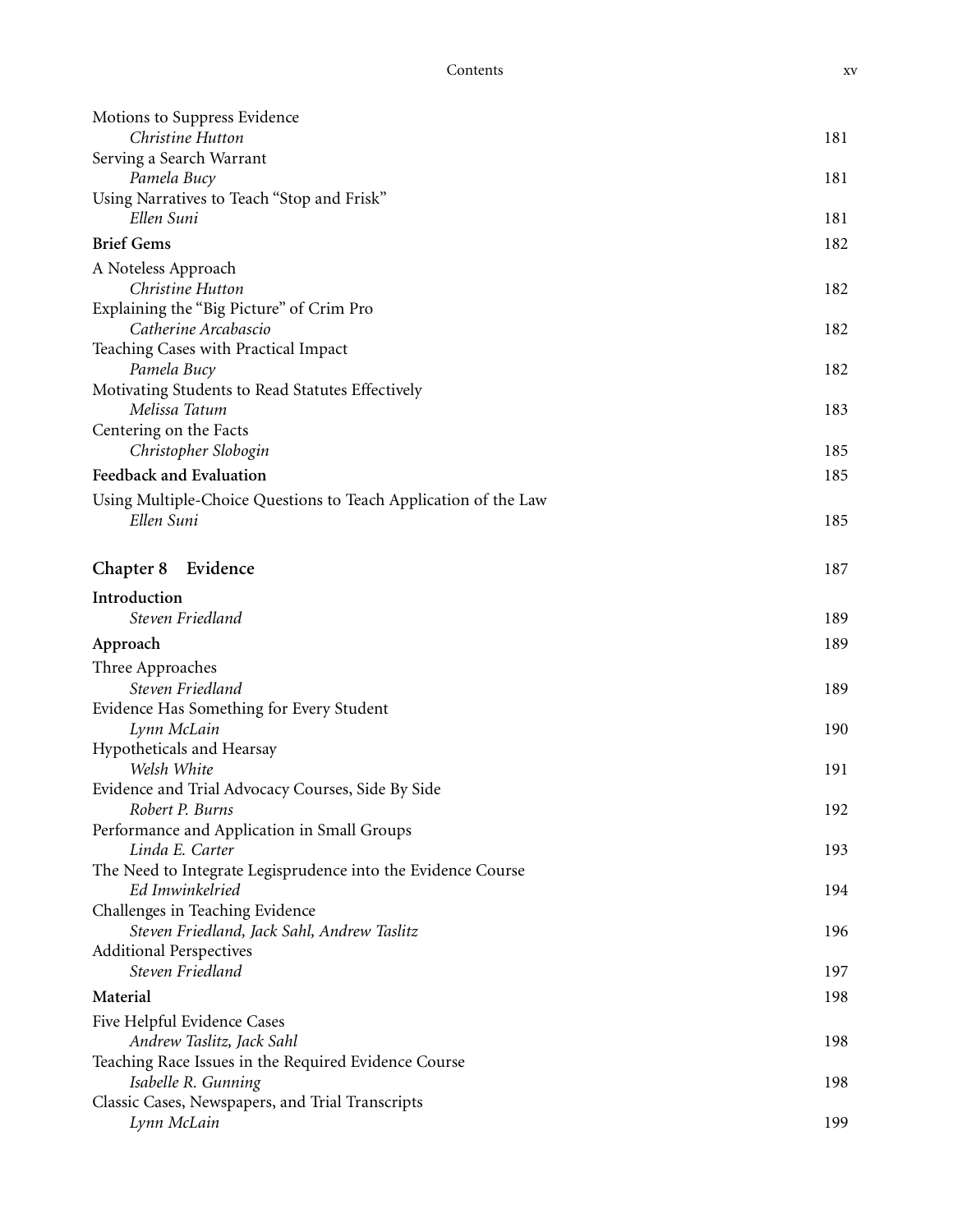| Movies                                                                              |     |
|-------------------------------------------------------------------------------------|-----|
| Paul Bergman                                                                        | 200 |
| Music and Movies, Not Notes                                                         |     |
| Christine Hutton                                                                    | 200 |
| My Cousin Vinny, Revisited                                                          |     |
| Steven Friedland                                                                    | 201 |
| Hearsay Analysis and Problem                                                        |     |
| Lynn McLain                                                                         | 201 |
| Comparing Federal and State Rules of Evidence Using Side-By-Side Charts             |     |
| John Barkai                                                                         | 202 |
| Exercises                                                                           | 203 |
| First-Day Exercises                                                                 |     |
| Andrew Taslitz, Jack Sahl                                                           | 203 |
| Teaching Evidence from a Practical Perspective—Using Small-Group Advocacy Exercises |     |
| John Barkai                                                                         | 203 |
| Teaching Hearsay through Structured Courtroom Observation                           |     |
| Beryl Blaustone                                                                     | 204 |
| <b>Brief Gems</b>                                                                   | 205 |
| Storytelling in the Classroom                                                       |     |
| Beryl Blaustone                                                                     | 205 |
| Mock Trial                                                                          |     |
| Steven Friedland                                                                    | 205 |
| Courtroom Observation<br>Christine Hutton                                           |     |
| Mock Witness Examination                                                            | 206 |
| Jack Sahl                                                                           | 206 |
| Laying the Foundation                                                               |     |
| Christine Hutton                                                                    | 206 |
| Teaching Evidence through the Drafting of Jury Instructions                         |     |
| Beryl Blaustone                                                                     | 206 |
| Teaching Hearsay through Role Play                                                  |     |
| Louis Haffner                                                                       | 207 |
| Feedback and Evaluation                                                             | 207 |
| Multiple-Choice Feedback                                                            |     |
| Paul Bergman                                                                        | 207 |
| Practice Exam, Midterm, Closed-Book Final                                           |     |
| Lynn McLain                                                                         | 208 |
| Testing Federal and State Rules of Evidence                                         |     |
| John Barkai                                                                         | 208 |
| Performance Tests                                                                   |     |
| William Slomanson                                                                   | 208 |
| Cartoons, Captions, and Mnemonics on the Exam                                       |     |
| John Barkai                                                                         | 209 |
| Midterm Student Evaluations                                                         |     |
| Paul Bergman                                                                        | 209 |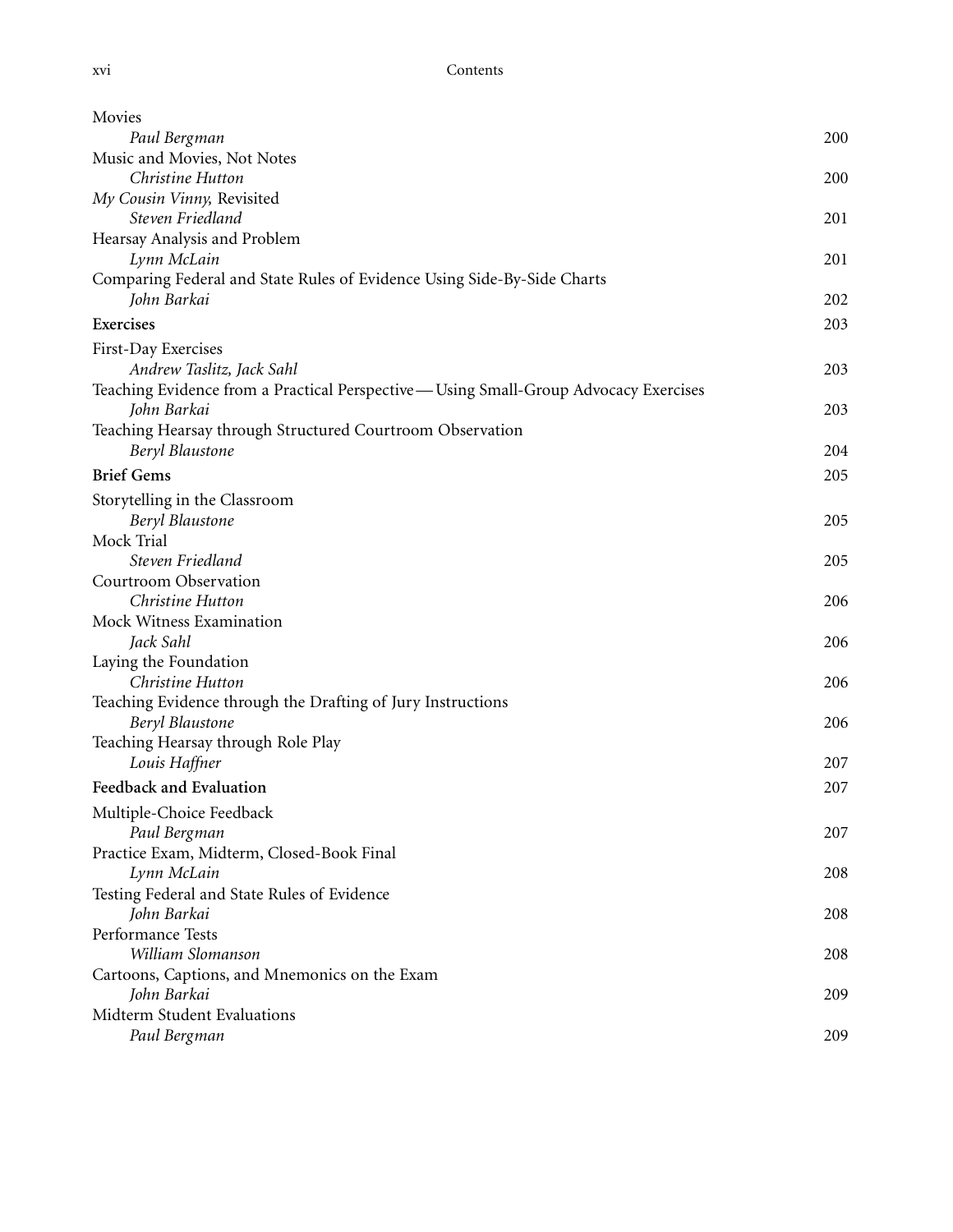| Chapter 9 Family Law                                                                         | 211 |
|----------------------------------------------------------------------------------------------|-----|
| Approach                                                                                     | 213 |
| Why I Use Problems in Teaching Family Law                                                    |     |
| J. Eric Smithburn                                                                            | 213 |
| Incorporating Experiential Components in Family Law Courses                                  |     |
| Barbara Glesner Fines and Mary Kay Kisthardt<br>Problems, Cases, and Topics                  | 214 |
| Francis Catania                                                                              | 214 |
| An Interactive, Traditional Approach to Family Law                                           |     |
| Charles P. Kindregan, Jr.                                                                    | 215 |
| Material                                                                                     | 216 |
| <b>Family Law Verses</b>                                                                     |     |
| Robert E. Rains                                                                              | 216 |
| <b>Current Event Handouts</b>                                                                |     |
| Charles P. Kindregan, Jr.                                                                    | 218 |
| Exercises                                                                                    | 218 |
| Interviewing about Families - A First-Day Exercise                                           |     |
| Barbara Glesner Fines and Mary Kay Kisthardt<br>Bringing Theater Techniques to the Classroom | 218 |
| Susan B. Apel                                                                                | 219 |
| Understanding Family Law in Context: The Court Observation Assignment                        |     |
| Jane C. Murphy                                                                               | 220 |
| Exploring Scholarly Perspectives: The Expert Panel Role Play                                 |     |
| Barbara Glesner Fines and Mary Kay Kisthardt                                                 | 222 |
| A Skills Workout                                                                             |     |
| Sheila Simon                                                                                 | 222 |
| <b>Brief Gem</b>                                                                             | 224 |
| Abortion Issue                                                                               |     |
| Judith D. Fischer                                                                            | 224 |
| <b>Feedback and Evaluation</b>                                                               | 224 |
| Class Participation, Simulation Exercises, and Take-Home Final                               |     |
| Francis Catania<br>Negotiating and Drafting a Marital Dissolution Agreement                  | 224 |
| Barbara Stark                                                                                | 225 |
|                                                                                              |     |
| Chapter 10 Federal Income Tax                                                                | 229 |
| Approach                                                                                     | 231 |
| Teaching Tax through Stories                                                                 |     |
| Paul L. Caron                                                                                | 231 |
| Goals, Philosophy, and Coverage                                                              |     |
| Nancy Shurtz                                                                                 | 231 |
| Statutory Interpretation and the Development of a Civic Perspective<br>Kim Brooks            |     |
| Problems, Previews, Participation, and Preparation                                           | 232 |
| Leandra Lederman                                                                             | 233 |
| Providing a Framework for Learning                                                           |     |
| Mary L. Heen                                                                                 | 234 |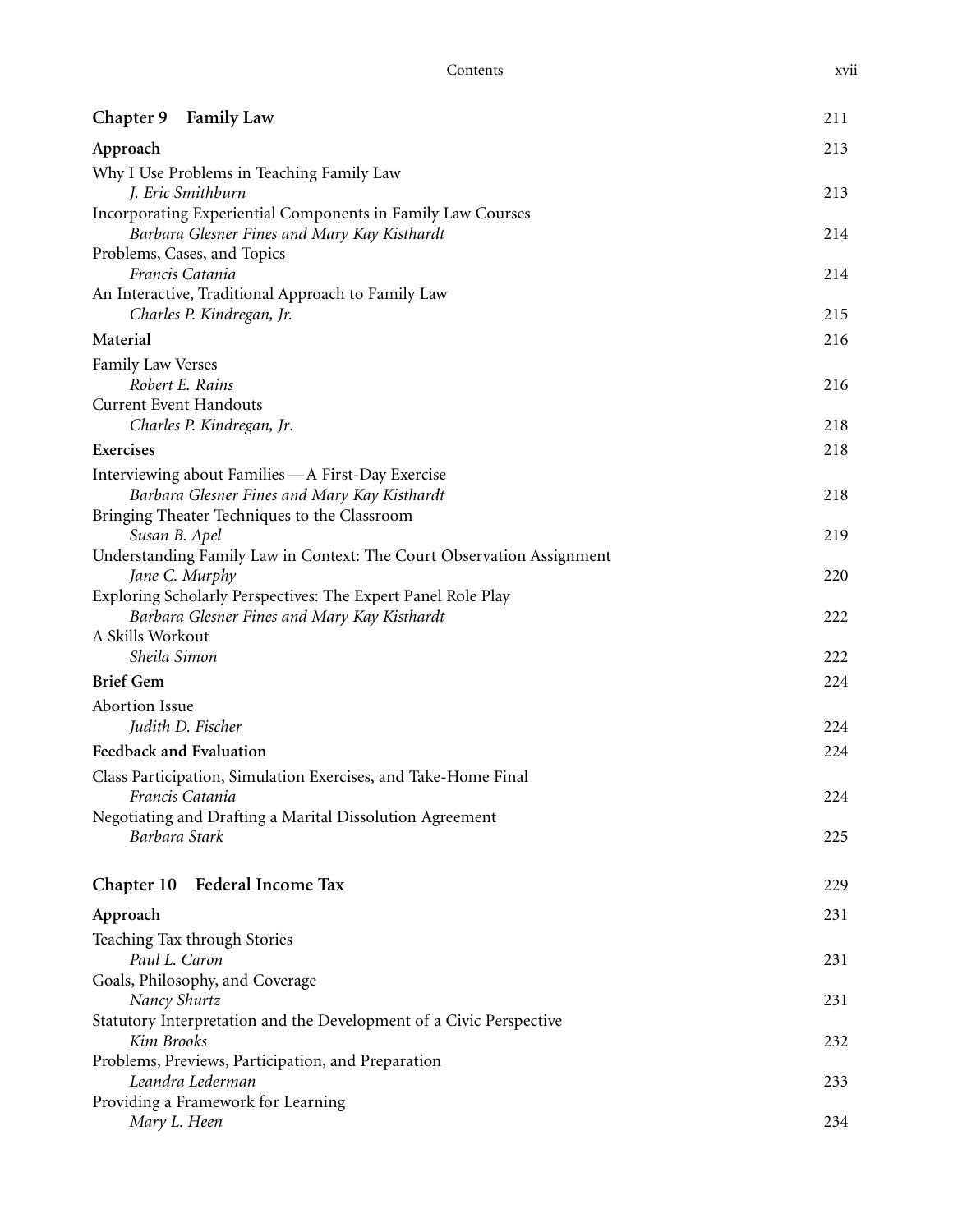| Statutory Analysis, Not Arithmetic                                    |     |
|-----------------------------------------------------------------------|-----|
| Eric Lustig                                                           | 235 |
| TaxProf: A Virtual Tax Community                                      |     |
| Paul L. Caron                                                         | 235 |
| Material                                                              | 236 |
| <b>Tax Case Limericks</b>                                             |     |
| Leandra Lederman                                                      | 236 |
| Tax Stories: An In-Depth Look at Ten Leading Federal Income Tax Cases |     |
| Paul L. Caron                                                         | 237 |
| Tax Returns, Casebooks, and Slides                                    |     |
| Eric Lustig                                                           | 237 |
| Text and Handouts                                                     |     |
| Nancy Shurtz                                                          | 243 |
| General Outline of Federal Income Tax (Handout)                       |     |
| Leandra Lederman                                                      | 245 |
| Computing Taxable Gain (Handout)                                      |     |
| Leandra Lederman                                                      | 246 |
| Introduction to Deductions Problems (Handout)                         |     |
| Leandra Lederman                                                      | 247 |
|                                                                       |     |
| Exercises                                                             | 248 |
| Introducing Statutory Interpretation with Song Lyrics                 |     |
| Kim Brooks                                                            | 248 |
| <b>Brief Gems</b>                                                     | 248 |
| Role-Playing                                                          |     |
| Nancy Shurtz                                                          | 248 |
| "Boot"                                                                |     |
| Leandra Lederman                                                      | 248 |
| Cartoons                                                              |     |
| Nancy Shurtz                                                          | 249 |
| IRC 212 Area Code                                                     |     |
| Leandra Lederman                                                      | 249 |
| Getting the Class Started and the Power of Bruce                      |     |
| Kim Brooks                                                            | 250 |
| "How Would the IRS Ever Know"                                         |     |
| Leandra Lederman                                                      | 250 |
| Feedback and Evaluation                                               | 250 |
|                                                                       |     |
| Designing Writing Assignments and Exams Based on Course Objectives    |     |
| Kim Brooks                                                            | 250 |
| The TaxProf Exam Bank: Practical Help for the Tax Professor           |     |
| Paul L. Caron                                                         | 251 |
| Research Paper, Midterm, and Final Exam                               |     |
| Nancy Shurtz                                                          | 252 |
| Chapter 11 Legal Research and Writing                                 | 253 |
|                                                                       |     |
| Approach                                                              | 255 |
| The Self-Directed LRW Assignment                                      |     |
| Richard J. Peltz                                                      | 255 |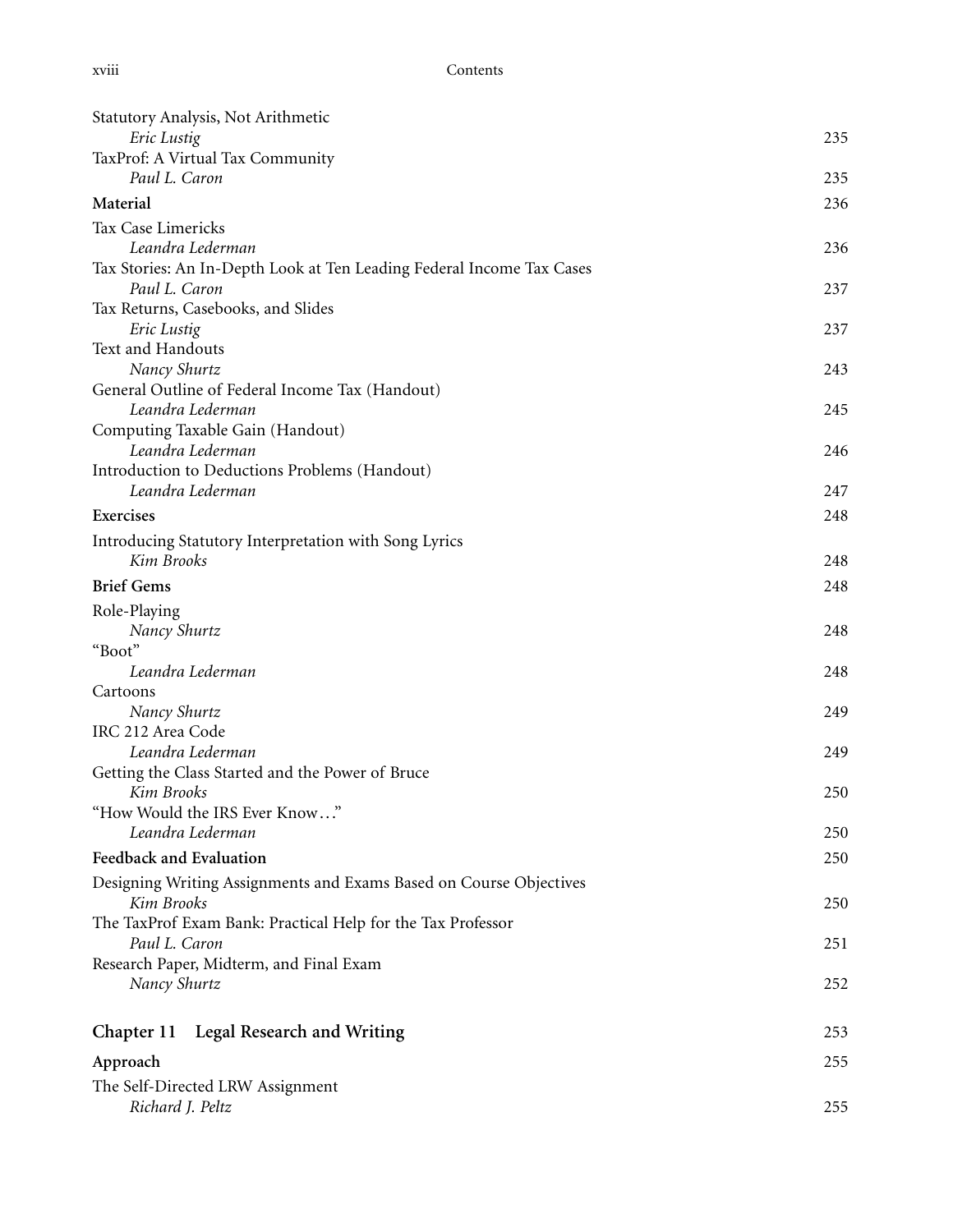| Individualized Instruction                                                        |     |
|-----------------------------------------------------------------------------------|-----|
| Ann Sinsheimer                                                                    | 257 |
| 50,000,000 Elvis Fans Can't be Wrong: The Socratic Method Works                   |     |
| James B. Levy                                                                     | 258 |
| Visualizing a Memorandum of Law                                                   |     |
| Okianer Christian Dark                                                            | 259 |
| The Evolution of a Legal Research Curriculum                                      |     |
| George H. Pike                                                                    | 261 |
| Material                                                                          | 262 |
| Syllabus Bank                                                                     |     |
| Jo Anne Durako                                                                    | 262 |
| "The True Story of the Three Little Pigs"                                         |     |
| Nancy Soonpaa                                                                     | 262 |
| Using the Synthesis Chart to Bridge the Gap between Analysis and Drafting         |     |
| Tracy L. McGaugh                                                                  | 263 |
| Of Digests and Parties                                                            |     |
| Alex Glashausser                                                                  | 265 |
| Law Library Research Flow Chart                                                   |     |
| James B. Levy                                                                     | 267 |
| Exercises                                                                         | 268 |
|                                                                                   |     |
| Paragraph Parody Exercise on Writing Style                                        |     |
| Judith D. Fischer                                                                 | 268 |
| Using "Live Client Interviews" Instead of Fact Patterns                           |     |
| Mark E. Wojcik<br>Transactional Skills Workshop                                   | 268 |
| Deborah Schmedemann and Ken Kirwin                                                | 270 |
| Using Negotiation to Improve Thinking and Writing in the First Year               |     |
| Teresa Brostoff                                                                   | 271 |
| Pop Culture Prognostication                                                       |     |
| Nancy Soonpaa                                                                     | 272 |
| The Application Process                                                           |     |
| Tracy L. McGaugh                                                                  | 274 |
| What Self-Guided Museum Tours Can Teach Us about Legal Research                   |     |
| James B. Levy                                                                     | 276 |
| Every Case Has Two Stories                                                        |     |
| Sue Liemer                                                                        | 277 |
| Low-Stakes Assignments: Developing Strategies to Write Persuasive Advocacy Briefs |     |
| Silvia Rivero and Lori Wallach                                                    | 278 |
| Teaching Active Reading                                                           |     |
| Sheila Simon                                                                      | 280 |
| <b>Brief Gems</b>                                                                 | 281 |
|                                                                                   |     |
| IRAAC in Living Color                                                             |     |
| Nancy A. Wanderer                                                                 | 281 |
| "Remember the Paint Box?"                                                         |     |
| <b>Brannon Heath</b>                                                              | 282 |
| Persuasive Seating                                                                |     |
| Nancy Soonpaa                                                                     | 282 |
| Judge and Lawyer Speakers                                                         |     |
| Nancy A. Wanderer                                                                 | 282 |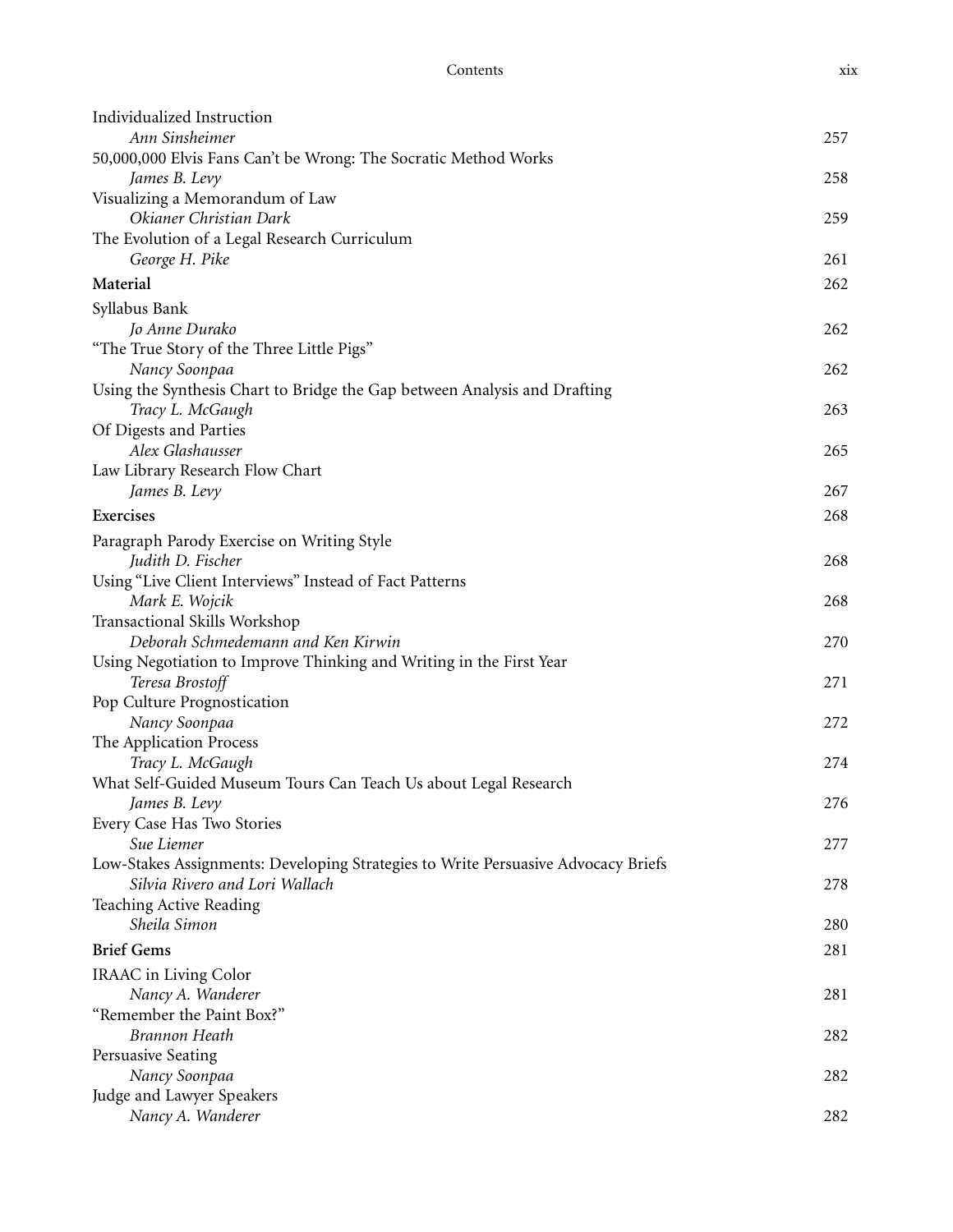| XХ | Contents |
|----|----------|
|    |          |

| The Last Class—Ending on the Right Note                                                                      |     |
|--------------------------------------------------------------------------------------------------------------|-----|
| Sheila Simon, Andrea Mooney, Sue Liemer, Melissa Marlow-Shafer, Mary Beth Beazley                            | 283 |
| Feedback and Evaluation                                                                                      | 284 |
| Handling Student Reactions to Critiqued Work<br>Tracy L. McGaugh, Paul Toppins, Sue Liemer                   | 284 |
| Critiquing Student Papers—The Quick and the Dead                                                             |     |
| James B. Levy                                                                                                | 285 |
| Getting Students to Critically Review Their Writing                                                          |     |
| Stephen L. Sepinuck                                                                                          | 286 |
| Oral Exam of Research Skills                                                                                 |     |
| Judith A. Gire                                                                                               | 287 |
| The Research Quiz Show                                                                                       |     |
| <b>Brannon Heath</b>                                                                                         | 287 |
| <b>Professional Responsibility</b><br>Chapter 12                                                             | 289 |
| Introduction<br>Steven Friedland                                                                             | 291 |
|                                                                                                              |     |
| Approach                                                                                                     | 291 |
| Telling Stories, Writing Rules: Creating Enthusiastic Professional Responsibility Students<br>Steve Hartwell | 291 |
| Getting Students Onboard                                                                                     |     |
| Howard Erichson                                                                                              | 293 |
| Applied Professional Responsibility/Law Practice Management<br>Ellen Suni                                    | 294 |
| Professionalism                                                                                              |     |
| Mark Weisberg                                                                                                | 296 |
| Teaching through Different Methodologies                                                                     |     |
| Nathan Crystal                                                                                               | 297 |
| First Day, Challenges, and Top Cases<br>Jack Sahl                                                            | 302 |
| Material                                                                                                     | 303 |
|                                                                                                              |     |
| Moral Compass                                                                                                |     |
| Larry Raful<br>Readings for a Meaningful Life in the Law                                                     | 303 |
| Mark Weisberg                                                                                                | 303 |
| Exercises                                                                                                    | 306 |
|                                                                                                              |     |
| Using Dramatization and Simulation in Professional Responsibility Teaching<br>Robert P. Burns                | 306 |
| Bringing Professional Responsibility Home through Film                                                       |     |
| Nancy B. Rapoport                                                                                            | 306 |
| Learning through Role-Playing, Guests, and Videotapes                                                        |     |
| Jack Sahl                                                                                                    | 307 |
| <b>Reflection Papers</b>                                                                                     |     |
| Larry Raful                                                                                                  | 307 |
| Writing MPRE Questions                                                                                       |     |
| Ellen Suni                                                                                                   | 307 |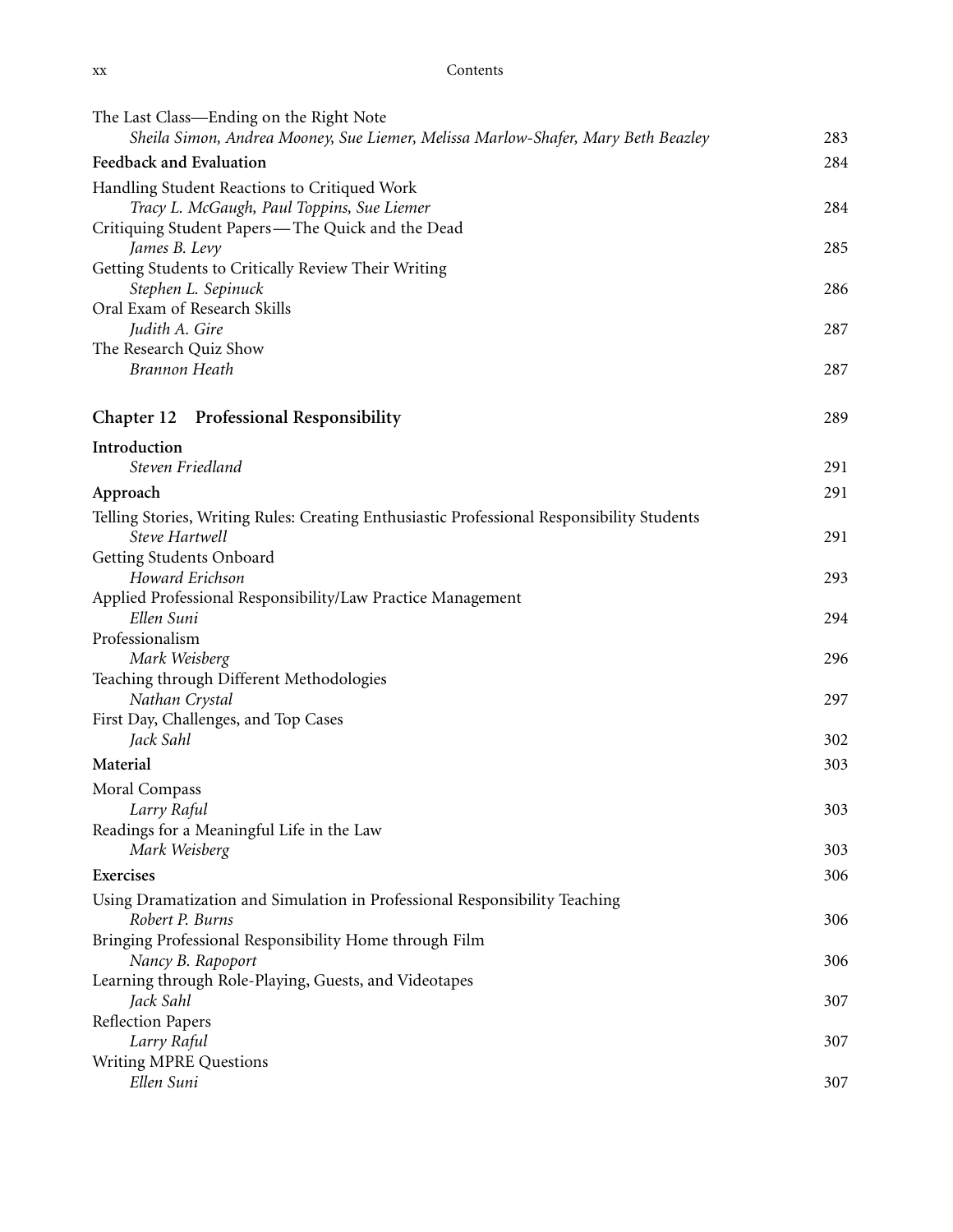| <b>Brief Gems</b>                                                                              | 308 |
|------------------------------------------------------------------------------------------------|-----|
| Reading Out Loud and Other Methods of Active Student Participation                             |     |
| Mark Weisberg                                                                                  | 308 |
| Feedback and Evaluation                                                                        | 310 |
| Assigning Student Journals<br>Ellen Suni                                                       | 310 |
| Assigning Student Journals, Part II<br>Mark Weisberg                                           | 311 |
| Using Quizzes to Promote Feedback<br>Nathan Crystal                                            | 312 |
| Chapter 13 Property                                                                            | 315 |
| Introduction                                                                                   |     |
| Steven Friedland                                                                               | 317 |
| Approach                                                                                       | 317 |
| Four Approaches                                                                                |     |
| Steven Friedland                                                                               | 317 |
| Challenges in Teaching Property Law<br>Patrick Wiseman, Steven Friedland, Basil Mattingly      | 319 |
| Teaching Property through the Problem Method                                                   |     |
| Steven Friedland                                                                               | 321 |
| Teaching Property Law with Problems and Role Plays                                             |     |
| Lonny Hoffman                                                                                  | 321 |
| Some Lessons from Lon Fuller for Teaching Property Law (or Anything Else)<br>Stephen C. Veltri | 322 |
| Teaching Real Property Law as Real Estate Lawyering                                            |     |
| Roger Bernhardt                                                                                | 324 |
| A Preface to the Teaching of Common Law Estates and Future Interests                           |     |
| Alan Weinberger                                                                                | 325 |
| Teaching the Rule Against Perpetuities in First-Year Property                                  |     |
| John Weaver                                                                                    | 327 |
| How to Be a Good Property Law Teacher: Some Suggestions<br>James Kainen                        | 329 |
| Negotiating a Lease                                                                            |     |
| Steven Friedland                                                                               | 331 |
| Problems and Role Plays                                                                        |     |
| Joseph William Singer                                                                          | 331 |
| Simulated Pre-Trial Conferencing                                                               |     |
| Zygmunt Plater                                                                                 | 332 |
| Material                                                                                       | 333 |
| Some Top Cases and Statutes                                                                    |     |
| Joseph William Singer, Patrick Wiseman                                                         | 333 |
| Symposium on Teaching Property                                                                 |     |
| Gerald Hess<br>First-Day Activities and Cases                                                  | 334 |
| Basil Mattingly, Patrick Wiseman, Joseph William Singer                                        | 335 |
|                                                                                                |     |

Contents xxi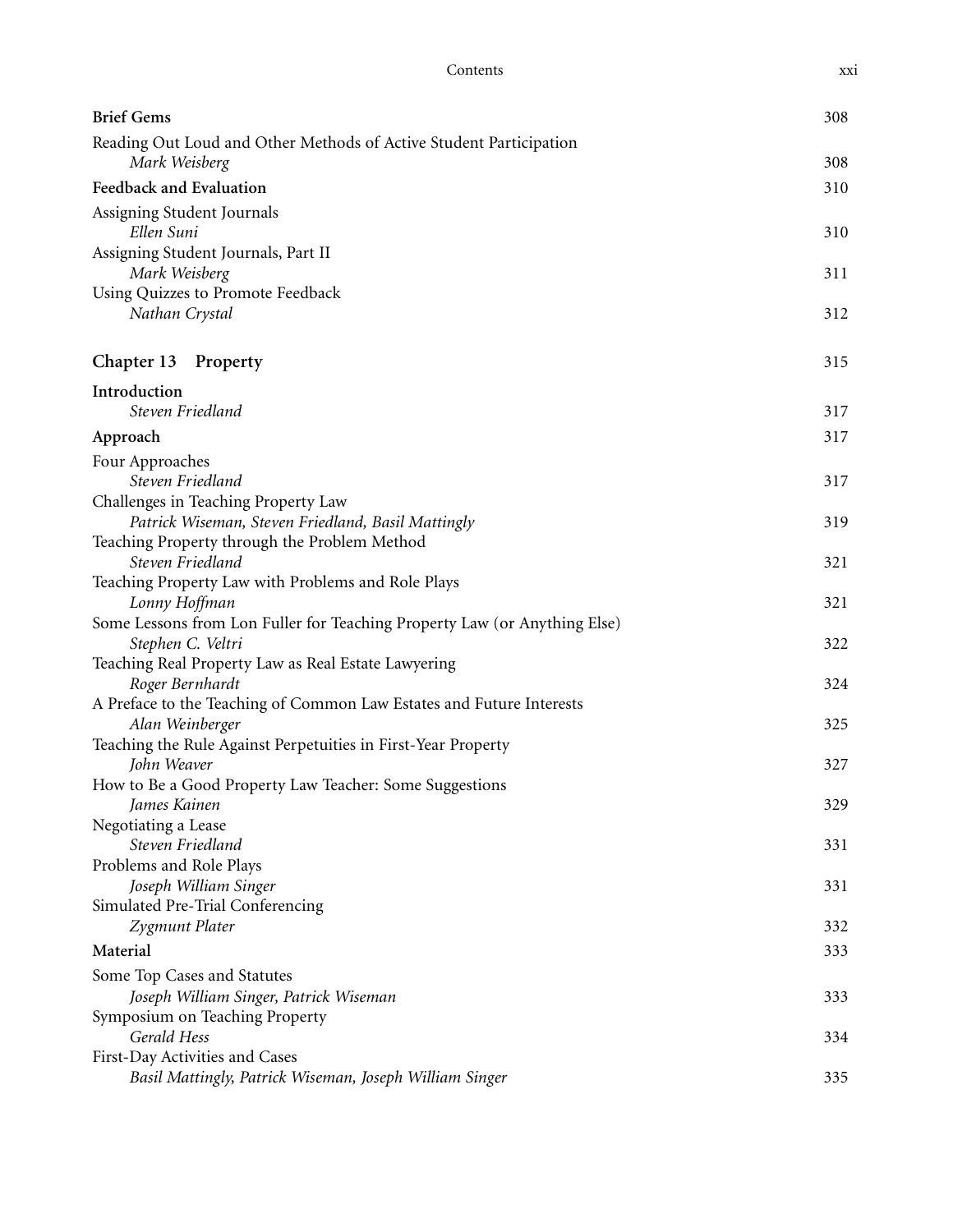| <b>Brief Gems</b>                                                            | 336 |
|------------------------------------------------------------------------------|-----|
| Not Knowing the Answer                                                       |     |
| Joseph William Singer                                                        | 336 |
| Profit-A-Prendre in Action                                                   |     |
| Peter Reich                                                                  | 337 |
| The Price Is Right<br>Judith Royster                                         | 337 |
|                                                                              |     |
| Feedback and Evaluation                                                      | 338 |
| <b>Difficulty Papers</b>                                                     |     |
| Judith Wegner                                                                | 338 |
| Comprehension Reviews<br>David A. Thomas                                     | 340 |
| Reviews and Past Exams                                                       |     |
| Patrick Wiseman                                                              | 340 |
| Practice and Feedback in the Property (and on the Golf) Course               |     |
| Michael V. Hernandez                                                         | 340 |
|                                                                              |     |
| <b>Sales and Secured Transactions</b><br>Chapter 14                          | 343 |
|                                                                              | 345 |
| Approach                                                                     |     |
| We Are All Debtors and Creditors                                             |     |
| Stephen L. Sepinuck<br>Teaching Students How to Read Statutes Critically     | 345 |
| Carol L. Chomsky and Christina L. Kunz                                       | 345 |
| Article 9 Transactions, Skills, Maps, and Fears                              |     |
| Karen M. Gebbia-Pinetti                                                      | 347 |
| Integrating Theory in Large, Upper-Level Commercial Law Classes              |     |
| Curtis Nyquist                                                               | 348 |
| Parties, Problems, and Papers                                                |     |
| John F. Dolan                                                                | 350 |
| Material                                                                     | 351 |
| Adventures in PowerPoint                                                     |     |
| Alison Sulentic                                                              | 351 |
| Teaching Sales through History, Opera, Poetry, Literature, Art, and Baseball |     |
| Ann Lousin                                                                   | 353 |
| Supplemental Readings and Props<br>Karen M. Gebbia-Pinetti                   | 354 |
| Parol Evidence Chart                                                         |     |
| Dan Keating                                                                  | 354 |
| U.C.C. 2-207 Flow Chart                                                      |     |
| Dan Keating                                                                  | 356 |
| Potential Recovery Theories in Sales Injury Cases                            |     |
| Dan Keating                                                                  | 358 |
| Exercises                                                                    | 360 |
| Collateral Conflict Role Play                                                |     |
| Richard H. Nowka                                                             | 360 |
| Borrower/Lender Role Play to Begin Secured Transactions                      |     |
| Karen M. Gebbia-Pinetti                                                      | 361 |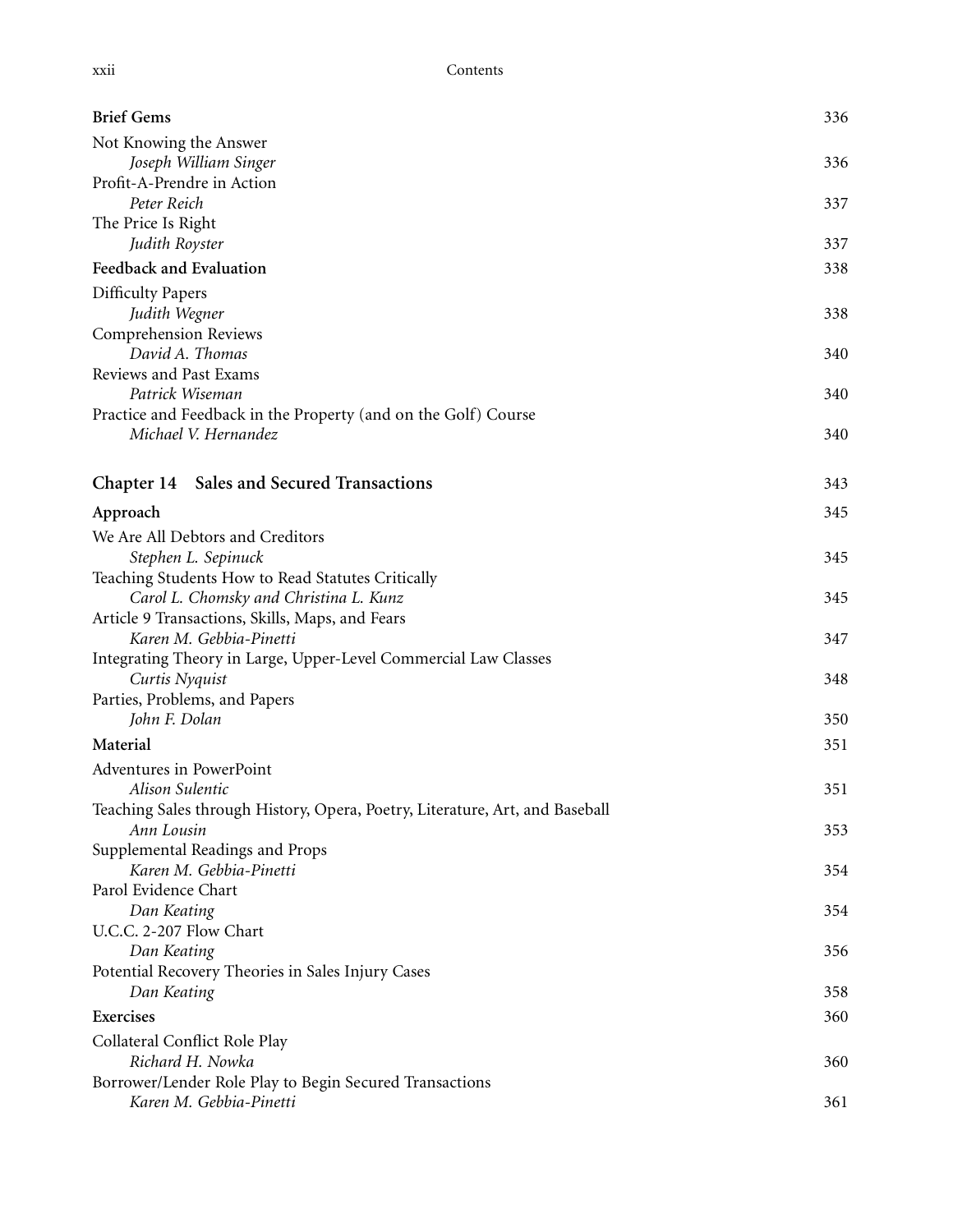| Repossessing Cars and Other Active-Learning Exercises           |     |
|-----------------------------------------------------------------|-----|
| Stephen L. Sepinuck                                             | 361 |
| Integrating Legal Research Skills into Commercial Law           |     |
| Camille Broussard and Karen Gross                               | 362 |
| <b>Interest Group Negotiations</b>                              |     |
| Karen M. Gebbia-Pinetti                                         | 364 |
| Sale/Lease Distinction                                          |     |
| Stephen L. Sepinuck                                             | 364 |
| <b>Brief Gems</b>                                               | 365 |
| The Financing Statement as a Smoke Detector                     |     |
| Eric Gouvin                                                     | 365 |
| "The U.C.C. is Your Friend" and Other Gems                      |     |
| Karen M. Gebbia-Pinetti                                         | 365 |
| Feedback and Evaluation                                         | 366 |
| <b>Ungraded Drafting Assignments</b>                            |     |
| Karen M. Gebbia-Pinetti                                         | 366 |
| Chattel Paper Extra Credit                                      |     |
| Stephen L. Sepinuck                                             | 366 |
| Rule Maps                                                       |     |
| Stephen L. Sepinuck                                             | 366 |
| Secured Transactions Exam Format                                |     |
| Karen M. Gebbia-Pinetti                                         | 367 |
|                                                                 |     |
| Chapter 15<br><b>Torts</b>                                      | 369 |
| Approach                                                        | 371 |
| Negligence and Duty First                                       |     |
| Alan Calnan                                                     | 371 |
| Setting Out My Approach to Teaching and Making Students Experts |     |
| Kim Brooks                                                      | 372 |
| Exercise for First Day of Torts                                 |     |
| Kathryn Kelly                                                   | 373 |
| Don't Start with Vosburg                                        |     |
| Greg Sergienko                                                  | 375 |
| Starting with Moore v. Regents of the University of California  |     |
| Keith Sealing                                                   | 376 |
| Symposium on Teaching Torts                                     |     |
| Gerald Hess                                                     | 377 |
| Material                                                        | 378 |
| Five Great Torts Cases                                          |     |
| Andrew R. Klein                                                 | 378 |
| New York Times v. Sullivan-Ad                                   |     |
| Judith D. Fischer                                               | 380 |
| Hustler Magazine v. Falwell-Film and Ad                         |     |
| Judith D. Fischer                                               | 381 |
| Using Star Trek to Introduce Privacy Law                        |     |
| Okianer Christian Dark                                          | 381 |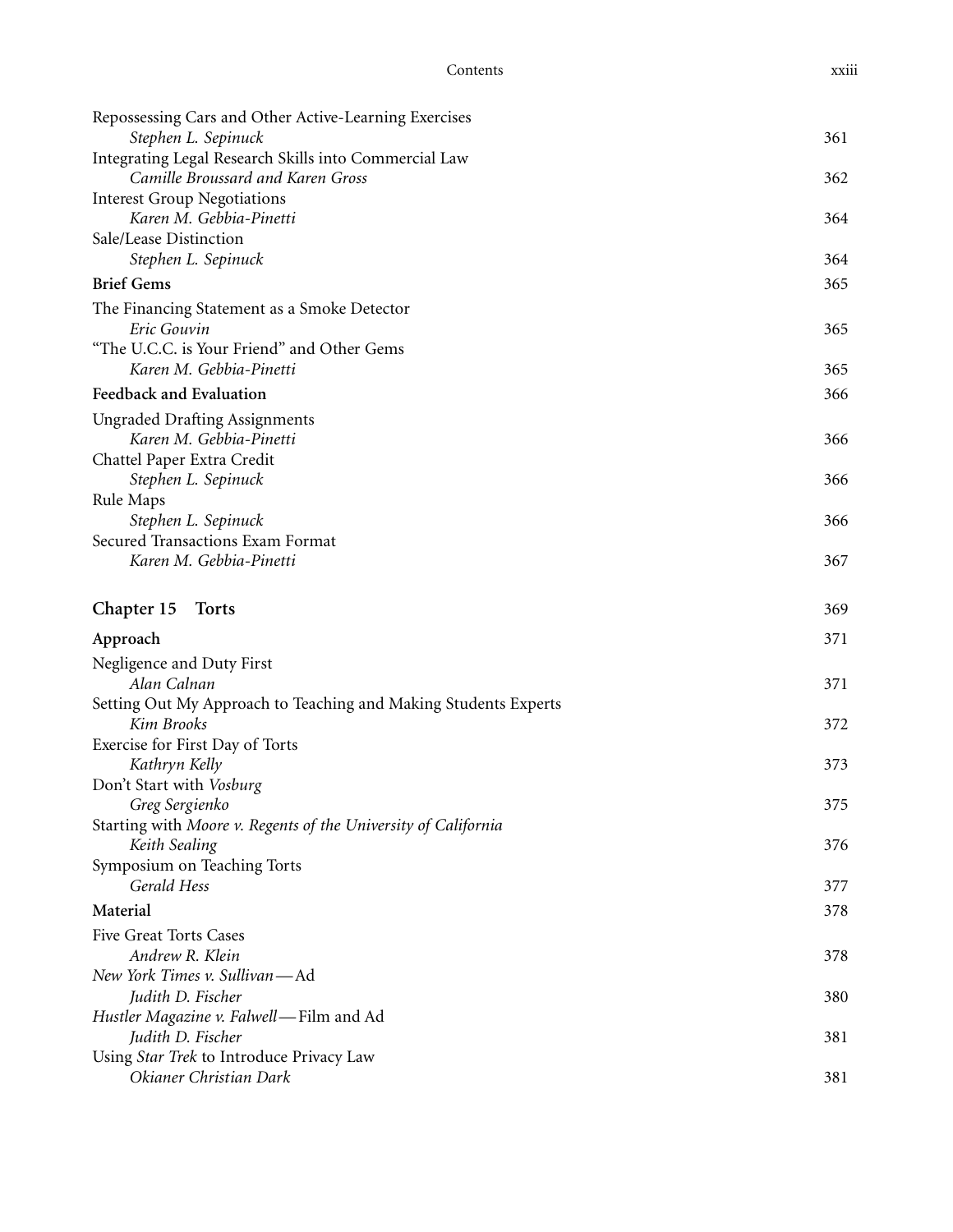| Teaching Torts with Puzzles, Props, and Productions<br>Nancy Wright<br>382<br>A Little Variety Goes a Long Way<br>Christopher Guthrie<br>384<br>Teaching Palsgraf<br>Alan Calnan<br>386<br>Constructive Notice and Sufficiency of Evidence<br>Alison Grey Anderson<br>386<br>Demystifying Causation<br>Alan Calnan<br>387<br>Brainstorming Technique to Initiate a Torts Seminar<br>Okianer Christian Dark<br>388<br><b>Brief Gems</b><br>389<br>Res Ipsa Loquitur<br>Alison Grey Anderson<br>389<br>Visualizing Foreseeability<br>Alan Calnan<br>390<br>Ask Your Students<br>Louis J. Sirico, Jr.<br>391<br>Feedback and Evaluation<br>391<br>Students Writing Their Own Exam Question<br>Mark Weisberg<br>391<br>Index for Books, Casebooks, and Authors<br>393<br><b>Index for Cases</b><br>397<br>Index for Films and TV Shows<br>403<br>Subject Index<br>405 | Exercises | 382 |
|-------------------------------------------------------------------------------------------------------------------------------------------------------------------------------------------------------------------------------------------------------------------------------------------------------------------------------------------------------------------------------------------------------------------------------------------------------------------------------------------------------------------------------------------------------------------------------------------------------------------------------------------------------------------------------------------------------------------------------------------------------------------------------------------------------------------------------------------------------------------|-----------|-----|
|                                                                                                                                                                                                                                                                                                                                                                                                                                                                                                                                                                                                                                                                                                                                                                                                                                                                   |           |     |
|                                                                                                                                                                                                                                                                                                                                                                                                                                                                                                                                                                                                                                                                                                                                                                                                                                                                   |           |     |
|                                                                                                                                                                                                                                                                                                                                                                                                                                                                                                                                                                                                                                                                                                                                                                                                                                                                   |           |     |
|                                                                                                                                                                                                                                                                                                                                                                                                                                                                                                                                                                                                                                                                                                                                                                                                                                                                   |           |     |
|                                                                                                                                                                                                                                                                                                                                                                                                                                                                                                                                                                                                                                                                                                                                                                                                                                                                   |           |     |
|                                                                                                                                                                                                                                                                                                                                                                                                                                                                                                                                                                                                                                                                                                                                                                                                                                                                   |           |     |
|                                                                                                                                                                                                                                                                                                                                                                                                                                                                                                                                                                                                                                                                                                                                                                                                                                                                   |           |     |
|                                                                                                                                                                                                                                                                                                                                                                                                                                                                                                                                                                                                                                                                                                                                                                                                                                                                   |           |     |
|                                                                                                                                                                                                                                                                                                                                                                                                                                                                                                                                                                                                                                                                                                                                                                                                                                                                   |           |     |
|                                                                                                                                                                                                                                                                                                                                                                                                                                                                                                                                                                                                                                                                                                                                                                                                                                                                   |           |     |
|                                                                                                                                                                                                                                                                                                                                                                                                                                                                                                                                                                                                                                                                                                                                                                                                                                                                   |           |     |
|                                                                                                                                                                                                                                                                                                                                                                                                                                                                                                                                                                                                                                                                                                                                                                                                                                                                   |           |     |
|                                                                                                                                                                                                                                                                                                                                                                                                                                                                                                                                                                                                                                                                                                                                                                                                                                                                   |           |     |
|                                                                                                                                                                                                                                                                                                                                                                                                                                                                                                                                                                                                                                                                                                                                                                                                                                                                   |           |     |
|                                                                                                                                                                                                                                                                                                                                                                                                                                                                                                                                                                                                                                                                                                                                                                                                                                                                   |           |     |
|                                                                                                                                                                                                                                                                                                                                                                                                                                                                                                                                                                                                                                                                                                                                                                                                                                                                   |           |     |
|                                                                                                                                                                                                                                                                                                                                                                                                                                                                                                                                                                                                                                                                                                                                                                                                                                                                   |           |     |
|                                                                                                                                                                                                                                                                                                                                                                                                                                                                                                                                                                                                                                                                                                                                                                                                                                                                   |           |     |
|                                                                                                                                                                                                                                                                                                                                                                                                                                                                                                                                                                                                                                                                                                                                                                                                                                                                   |           |     |
|                                                                                                                                                                                                                                                                                                                                                                                                                                                                                                                                                                                                                                                                                                                                                                                                                                                                   |           |     |
|                                                                                                                                                                                                                                                                                                                                                                                                                                                                                                                                                                                                                                                                                                                                                                                                                                                                   |           |     |
|                                                                                                                                                                                                                                                                                                                                                                                                                                                                                                                                                                                                                                                                                                                                                                                                                                                                   |           |     |
|                                                                                                                                                                                                                                                                                                                                                                                                                                                                                                                                                                                                                                                                                                                                                                                                                                                                   |           |     |
|                                                                                                                                                                                                                                                                                                                                                                                                                                                                                                                                                                                                                                                                                                                                                                                                                                                                   |           |     |
|                                                                                                                                                                                                                                                                                                                                                                                                                                                                                                                                                                                                                                                                                                                                                                                                                                                                   |           |     |
|                                                                                                                                                                                                                                                                                                                                                                                                                                                                                                                                                                                                                                                                                                                                                                                                                                                                   |           |     |
|                                                                                                                                                                                                                                                                                                                                                                                                                                                                                                                                                                                                                                                                                                                                                                                                                                                                   |           |     |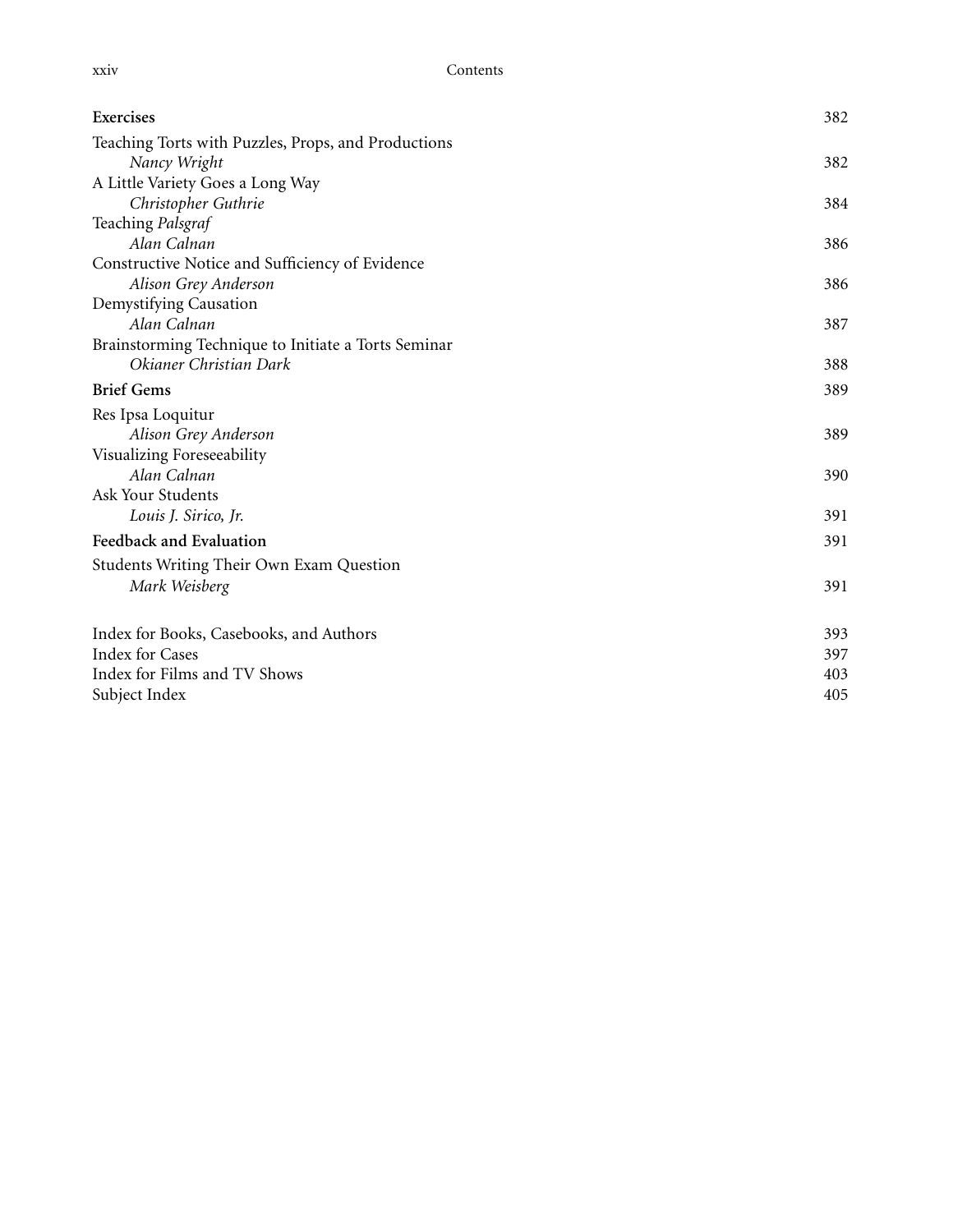### **Contributors**

Alschuler, Albert W., 179 Anderson, Alison Grey, 142, 149, 386, 389 Apel, Susan B., 219 Arcabascio, Catherine, 178, 182 Arias, Maria, 77 Baker, Thomas E., 95, 114, 119, 125, 127 Balos, Beverly, 161 Barkai, John, 73, 74, 202, 203, 208, 209 Beazley, Mary Beth, 283 Beh, Hazel Glenn, 148 Bergman, Paul, 72, 200, 207, 209 Bernhardt, Roger, 324 Blaustone, Beryl, 60, 204, 205, 206 Bloch, Kate, 158, 159, 163 Bloom, Robert M., 19 Brooks, Kim, 232, 248, 250, 372 Brostoff, Teresa, 271 Broussard, Camille, 362 Brown, Ron, 141 Bryant, Sue, 59, 70, 71, 77 Bucy, Pamela, 180, 181, 182 Burns, Robert P., 192, 306 Burris, Johnny C., 180 Calleros, Charles, 133, 140, 145, 152 Calnan, Alan, 371, 386, 387, 390 Cameron, Christopher David Ruiz, 20, 30, 35 Caminker, Evan, 100 Caplow, Stacy, 168 Caron, Paul L., 231, 235, 237, 251 Carter, Linda E., 193 Catania, Francis, 214, 224 Chomsky, Carol L., 345 Coenen, Dan T., 108 Connolly, Kim Diana, 67 Cooper, Laura J., 37 Craig, Robin Kundis, 19, 24, 40, 45 Crystal, Nathan, 297, 312 Dark, Okianer Christian, 259, 381, 388 Dolan, John F., 350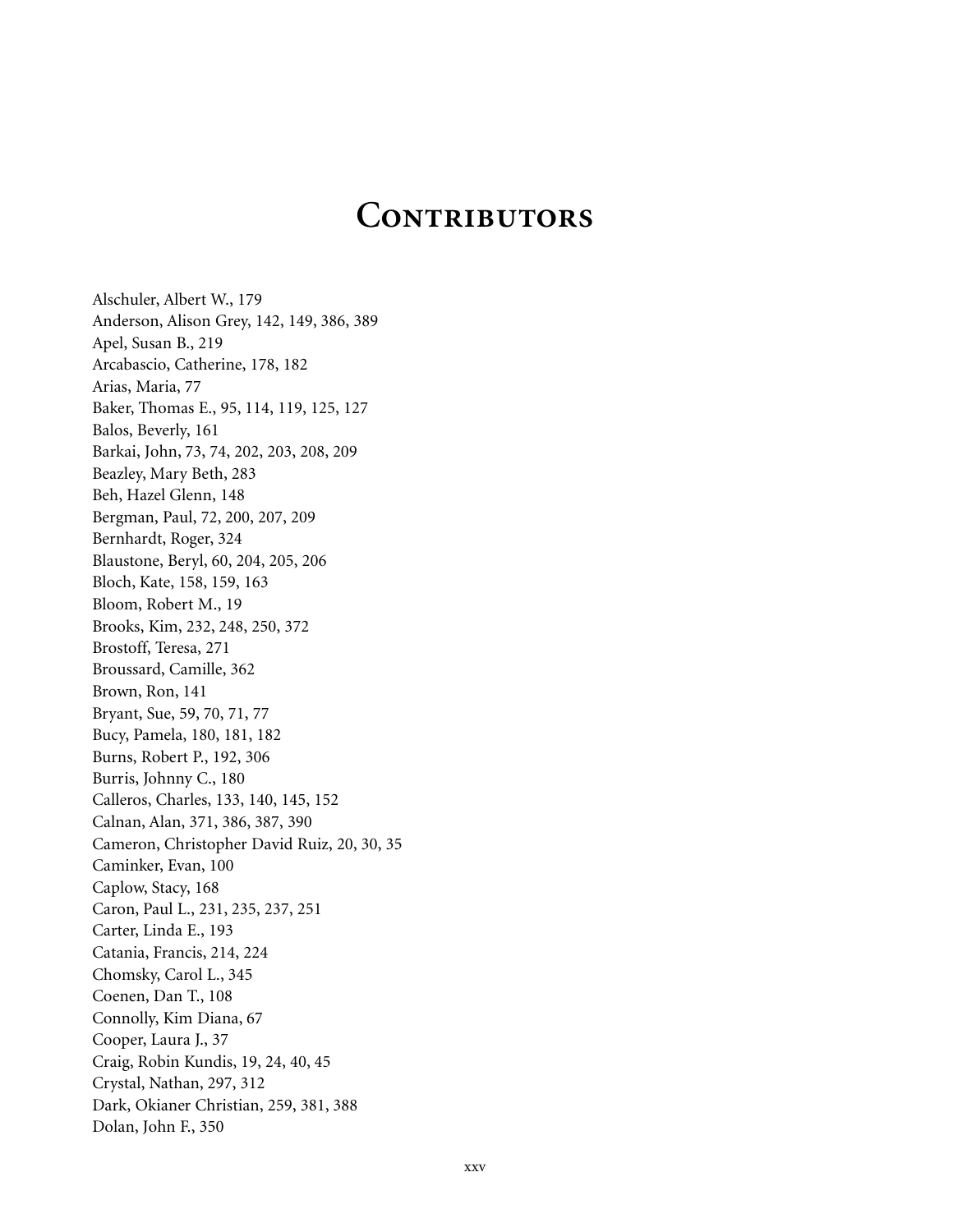Dominguez, David, 172 Drumbl, Mark A., 132 Durako, Jo Anne, 262 Erichson, Howard, 293 Ershler, Jeffrey, 172 Finch, Michael, 32 Finkelman, Paul, 90, 99 Fisch, Jill E., 13 Fischer, Judith D., 224, 268, 380, 381 Franzese, Paula A., 144 Frase, Richard S., 156 Friedland, Steven, 5, 84, 87, 100, 118, 120, 121, 126, 155, 158, 160, 171, 177, 189, 196, 197, 201, 205, 291, 317, 319, 321, 331 Gebbia-Pinetti, Karen M., 347, 354, 361, 364, 365, 366, 367 Gire, Judith A., 287 Glashausser, Alex, 265 Glesner Fines, Barbara, 214, 218, 222 Goldstein, Joel K., 131 Gouvin, Eric, 8, 10, 13, 365 Gross, Karen, 362 Gunning, Isabelle R., 198 Guthrie, Christopher, 384 Haffner, Louis, 207 Hammer, Gail, 73 Harding, Roberta M., 26 Harring, Sidney L., 164 Harrison, Linda, 8 Hartwell, Steve, 291 Heath, Brannon, 282, 287 Heen, Mary L., 234 Heiser, Walter W., 20, 41, 45, 47 Heminway, Joan, 6, 10, 13, 15 Hemmens, Craig, 156 Hernandez, Michael V., 340 Hess, Gerald, 25, 35, 36, 43, 53, 135, 141, 334, 377 Hoffman, Lonny, 321 Huhn, Wilson, 85 Hutton, Christine, 181, 182, 200, 206 Imwinkelried, Ed, 194 Kainen, James, 329 Kaplan, Diane S., 6, 10, 14, 22, 30, 36, 103 Kaplin, William, 97, 114, 115 Katz, Harriet N., 74 Keating, Dan, 354, 356, 358 Kelly, Kathryn, 373 Kindregan, Charles P., 215, 218 Kirchmeier, Jeffrey L., 166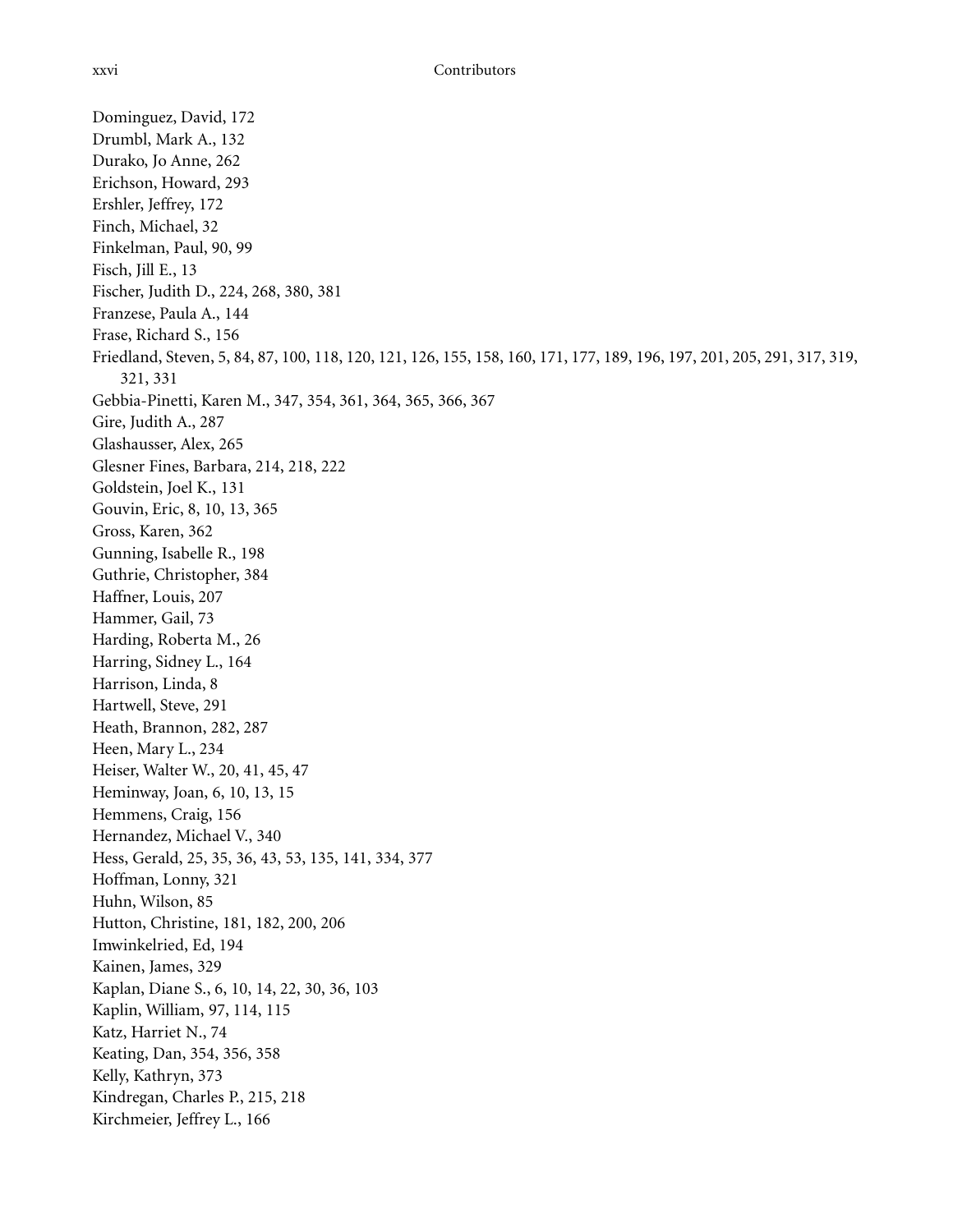Kirwin, Ken, 270 Kisthardt, Mary Kay, 214, 218, 222 Klein, Andrew R., 99, 122, 378 Krieger, Larry, 55 Kunz, Christina L., 139, 345 Lederman, Leandra, 233, 236, 245, 246, 247, 248, 249, 250 Lenich, John P., 32, 33, 42 Levin, Dan, 116 Levinson, Sanford, 88, 90, 94, 99, 101, 110, 123 Levy, James B., 258, 267, 276, 285 Liemer, Sue, 277, 283, 285 Light, Alfred R., 23, 116 Lousin, Ann, 353 Lustig, Eric, 8, 9, 10, 235, 237 Marion, David E., 99 Marlow-Shafer, Melissa, 283 Mattingly, Basil, 319, 335 McCord, David, 160, 162 McGaugh, Tracy L., 263, 274, 284 McLain, Lynn, 190, 199, 201, 208 McMunigal, Kevin, 160, 172, 173 Mika, Karin, 97 Moll, Douglas K., 8 Mooney, Andrea, 283 Moore, Lawrence W., 45 Morton, Linda, 61 Murphy, Jane C., 220 Nelson, Katharine F., 48 Nowka, Richard H., 360 Nyquist, Curtis, 348 Ogilvy, J.P., 68, 76 O'Leary, Kimberly E., 54, 70 Peltz, Richard J., 111, 255 Perlin, Michael, 178 Pike, George H., 261 Plater, Zygmunt, 332 Raful, Larry, 303, 307 Rains, Robert E., 216 Rapoport, Nancy B., 306 Reich, Peter, 337 Ricks, Val D., 137 Rivero, Silvia, 278 Royster, Judith, 337 Russell, Irma S., 150 Sahl, Jack, 196, 198, 203, 206, 302, 307 Schmedemann, Deborah, 270 Sealing, Keith, 376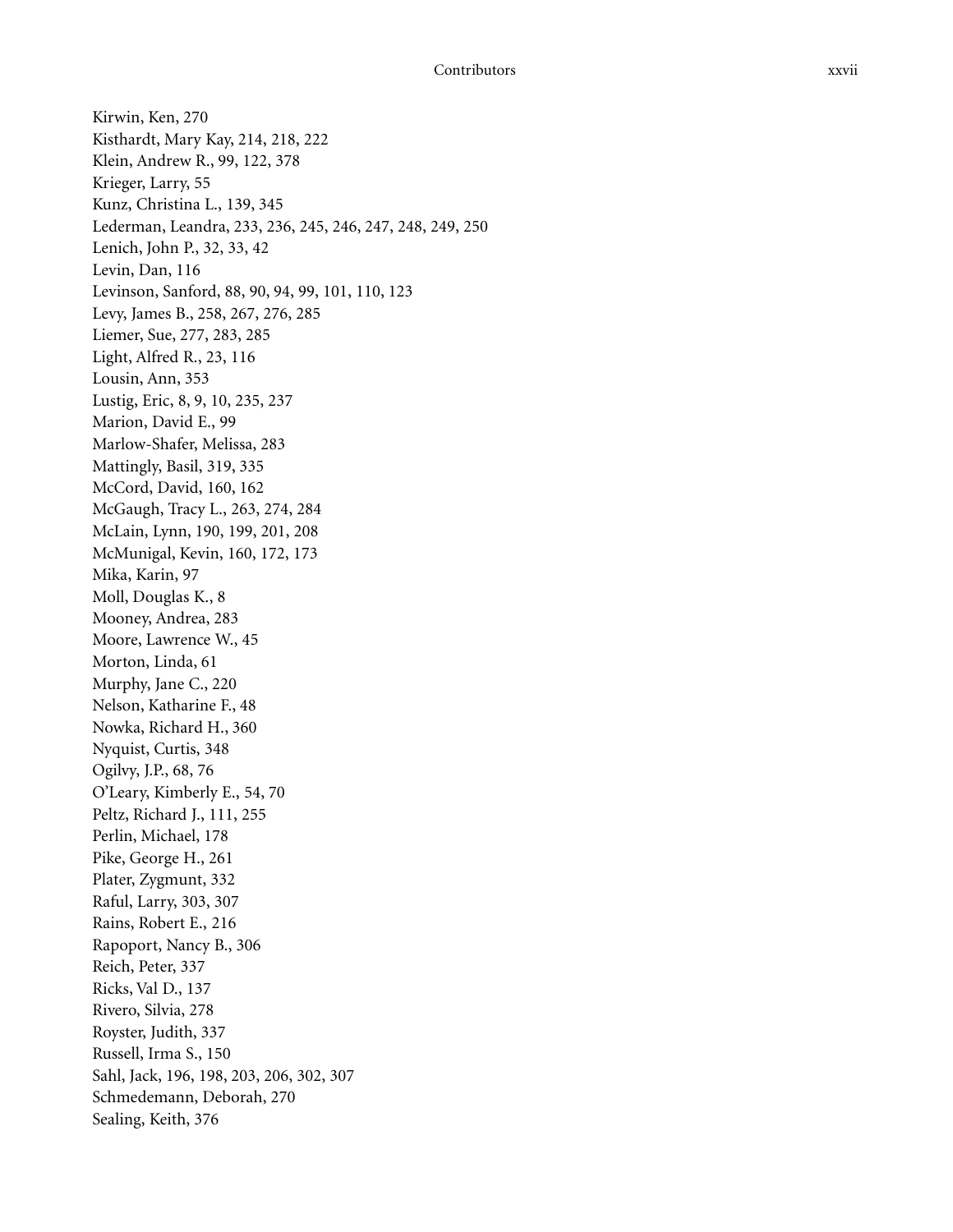Sepinuck, Stephen L., 107, 120, 121, 122, 123, 286, 345, 361, 364, 366 Sergienko, Greg, 21, 134, 375 Shane, Peter, 123 Shapiro, Stephen, 46 Shurtz, Nancy, 231, 243, 248, 249, 252 Simon, Sheila, 222, 280, 283 Singer, Joseph William, 331, 333, 335, 336 Sinsheimer, Ann, 257 Sirico, Louis J., 391 Slobogin, Christopher, 185 Slomanson, William, 44, 208 Smithburn, J. Eric, 213 Sokolow, David Simon, 8, 9, 13 Soonpaa, Nancy, 262, 272, 282 Stark, Barbara, 225 Stern, Nat, 99, 110 Stuesser, Lee, 57 Sulentic, Alison, 351 Suni, Ellen, 161, 167, 181, 185, 294, 307, 310 Taslitz, Andrew, 196, 198, 203 Tatum, Melissa, 180, 183 Taylor, Celia, 138, 151 Thomas, David A., 340 Toppins, Paul, 285 Veltri, Stephen C., 322 Volokh, Eugene, 124 Wallach, Lori, 278 Wanderer, Nancy A., 281, 282 Weaver, John, 327 Wegner, Judith, 338 Weinberger, Alan, 325 Weisberg, Mark, 296, 303, 308, 311, 391 Wermeil, Stephen, 99, 110, 120 White, Welsh, 191 Wiseman, Patrick, 319, 333, 335, 340 Wojcik, Mark E., 268 Wright, Nancy, 382 Zalesne, Deborah, 5, 12